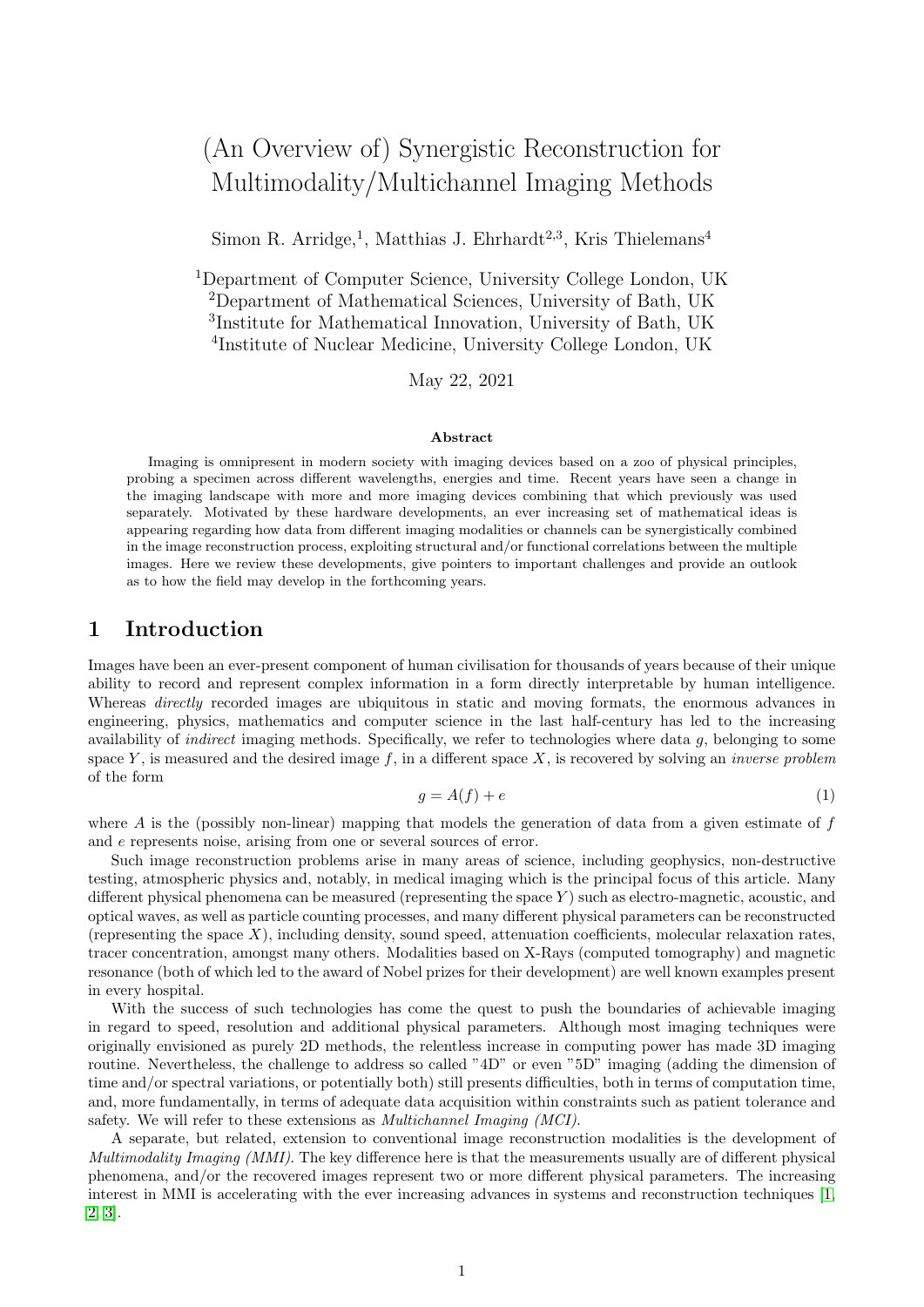This article is a brief overview of some recent developments in these topics with a focus on image reconstruction methods. The emphasis is on the various different incarnations of synergistic reconstruction wherein several images are recovered simultaneously from several data-sets where there are some common underlying properties that can be exploited during the reconstruction process. Joint reconstruction is often considered for data-sets acquired concurrently, i.e. sufficiently close together in time to be effectively simultaneous in comparison to temporal variation in the images. We also briefly cover the joint reconstruction of multiple images from data that was sequentially acquired, e.g. such as in dynamic imaging, follow-up studies or many multi-modality cases.

The article is organised as follows. We provide brief definitions and terminology in section [2](#page-2-0) as well as a taxonomy of applications. Section [3](#page-4-0) on methods for "guided reconstruction", where a single image is reconstructed with regularisation based on one or more other images, will serve as a gentle introduction to the main body of this review, section [4,](#page-6-0) where we provide an overview of the dominant notions for synergistic reconstruction. We conclude this review in section [5](#page-10-0) with a discussion and point out important challenges and an outlook for the future of the field. For completeness we summarise useful concepts from inverse problems and image reconstruction in an appendix section [A.](#page-18-0)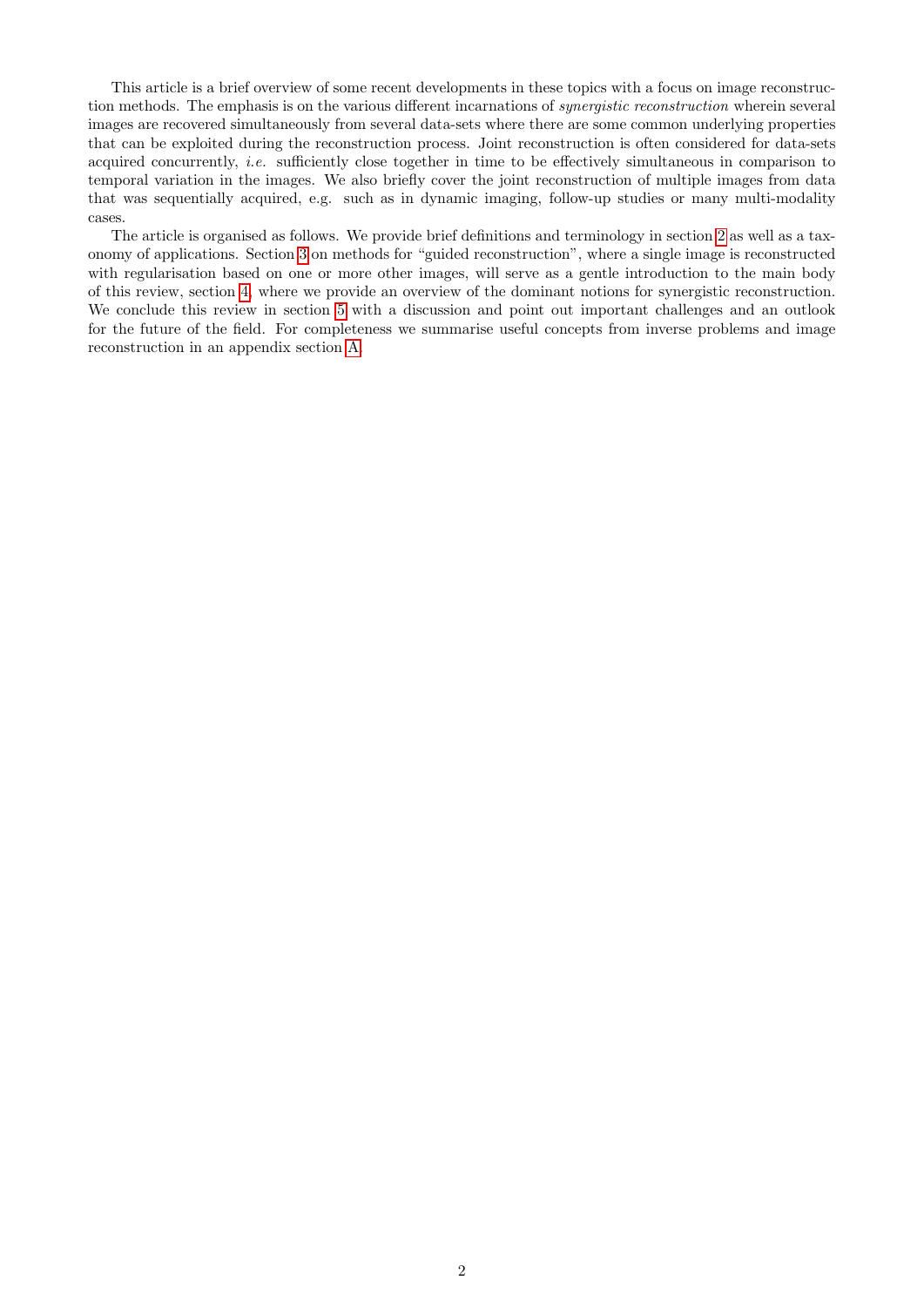## <span id="page-2-0"></span>2 A Taxonomy of Problems

#### <span id="page-2-2"></span>(a) Basic Definitions

In this review we concentrate on scalar-valued images as most of the synergistic reconstruction literature has been developed in this context. Some concepts could be generalised to (geometrical) vector or tensor-based images (for instance for velocity or diffusion). We use the word "image" both for the continuous function  $f(x)$ and the discretised version where the function is obtained as a sum over basis functions  $b_i(x)$ 

<span id="page-2-3"></span>
$$
f(x) = \sum_{i} f_i b_i(x) \tag{2}
$$

where x is a coordinate in space (most often three dimensional:  $x \in \mathbb{R}^3$ ). Most authors use cuboid basis functions ("voxels"). We will introduce multi-channel images below.

A commonly used generic setting for solving problem [\(1\)](#page-0-0) is to solve an associated variational problem

<span id="page-2-1"></span>
$$
f_* = \underset{f}{\text{argmin}} \left[ \mathcal{D}(g, A(f)) + \alpha \Psi(f) \right] \tag{3}
$$

where  $\mathcal D$  is the *data fit functional* measuring a suitable distance between the observed data q and the output of the model  $A(f)$ , and  $\Psi$  is a regularisation functional. The approach [\(3\)](#page-2-1) is often referred to as a variational regularization of the inverse problem [\(1\)](#page-0-0). Under the Bayesian interpretation, [\(3\)](#page-2-1) is the negative logarithm of the product of the likelihood and the prior, i.e.

$$
\mathcal{D}(g, A(f)) \equiv -\log(P(g|A(f))), \quad \alpha \Psi(f) \equiv -\log(P(f)).
$$

In MCI we consider a vector of measurements  $\mathbf{g} \in Y := \prod_{m=1}^{M} Y_m$ , a vector of images  $\mathbf{f} \in X := \prod_{p=1}^{P} X_p$  and the forward operator  $\mathbf{A}: X \to Y$  mapping between these product spaces. Within this description we distinguish

- Multi-Channel Single-Image (MCSI), which implies reconstructing a single image from multiple channels, i.e.  $M > 1, P = 1$ .
- Single-Channel Multi-Image (SCMI), which implies reconstructing multiple images from a single channel, i.e.  $M = 1, P > 1$ .
- Multi-Channel Multi-Image (MCMI) which implies reconstructing multiple images from multiple channels, i.e.  $M > 1, P > 1$ .

In the case of MMI the various domain and range spaces are composed of different modalities and quantitative image representations, and we may write all terms in stacked form:

<span id="page-2-5"></span>
$$
\mathbf{g} \equiv \left( \begin{array}{c} g_1 \\ g_2 \end{array} \right) \quad \mathbf{A} \equiv \left( \begin{array}{c} A_1 \\ A_2 \end{array} \right) \quad \mathbf{f} \equiv \left( \begin{array}{c} f_1 \\ f_2 \end{array} \right) \tag{4}
$$

Each modality may be independently linear or nonlinear, well-posed, weakly ill-posed or strongly ill-posed.

MCSI implies some redundancy in the set of measurements, but is advantageous when it gives rise to a better posed inverse problem, e.g. in parallel Magnetic Resonance Imaging (MRI) [\[4\]](#page-11-3), or in inverse scattering problems with multi-frequencies [\[5\]](#page-11-4). As this review is on joint reconstruction of multiple images, MCSI is not further considered, although of course it can occur as a sub-problem in a multi-image context, such as Positron Emission Tomography (PET)/MRI.

Unless requiring reference to particular case details, we will use a single notation for all the above:

<span id="page-2-4"></span>
$$
\mathbf{g} = \mathbf{A}(\mathbf{f}).\tag{5}
$$

#### (b) Guided Reconstruction

Closely related to the synergistic reconstruction problem in MCI or MMI is the possibility of using one acquired modality or channel, with a robustly reconstructed image, as a prior for subsequent, usually less well-posed, image reconstruction problems. This constitutes a sequential process where two different acquisitions are made, image 1 is reconstructed, and then image 2 guided by image 1. Most often, the key idea is that image 1 has high resolution structural information whereas image 2 is low resolution and/or a functional image.

Although (within medical imaging) the above concept is sometimes called anatomically-guided image reconstruction or structure-driven image regularisation, we will refer to this approach as guided image reconstruction in order to generalise to other applications. We describe the main techniques in §[3.](#page-4-0) A more detailed review of applications and methods can be found in [\[6\]](#page-11-5); see also [\[7\]](#page-11-6) for PET/MRI applied to neurology.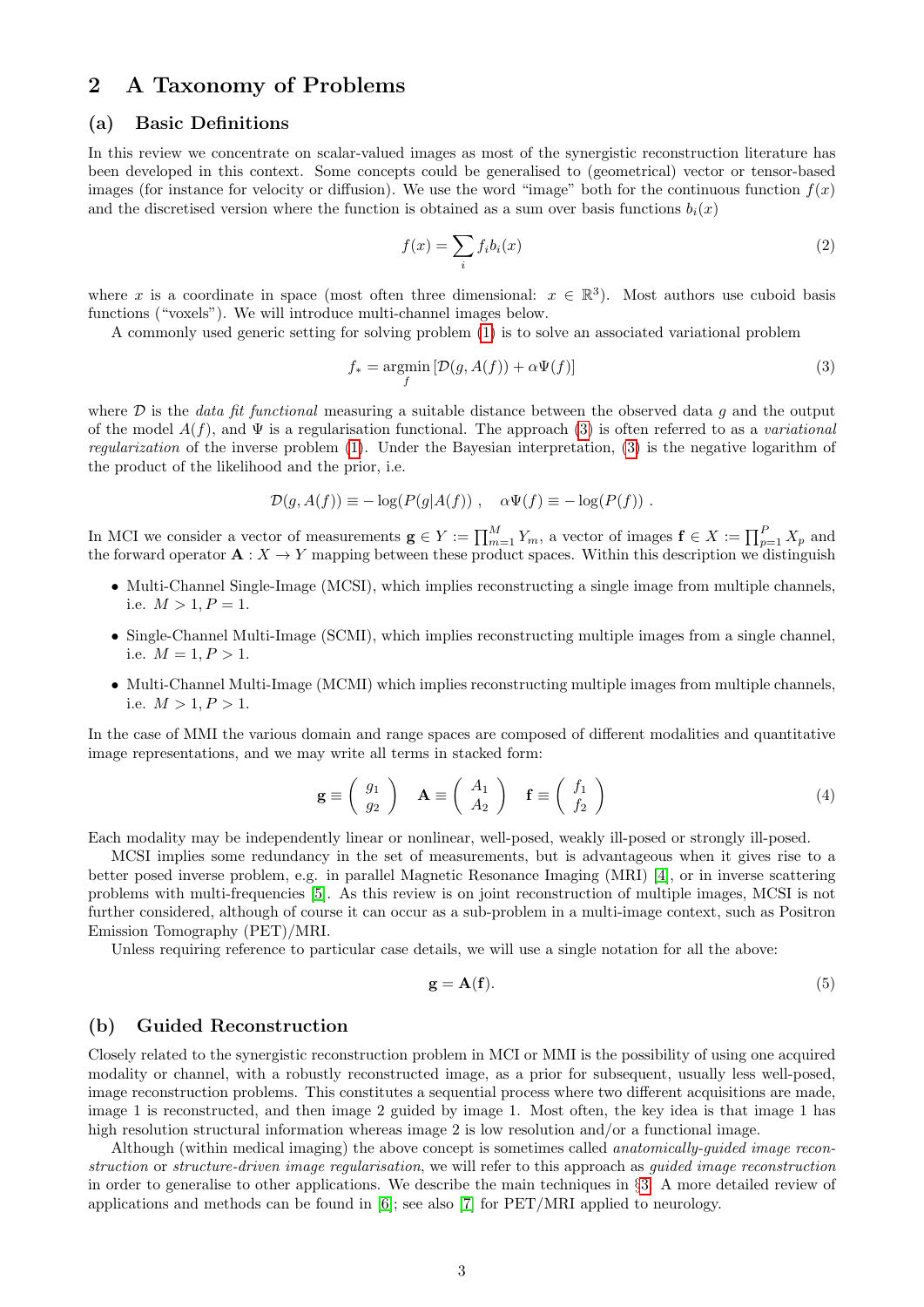#### (c) Synergistic Reconstruction

In terms of the definitions given in  $\S 2(a)$  $\S 2(a)$  we can list a number of applications, grouped according to their similarity in regard to image reconstruction strategies:

- SCMI. Examples are acoustic speed and attenuation from Ultrasound (US) data [\[8\]](#page-11-7), absorption and scattering from unscattered photons only, or from photon intensity only, in Diffuse Optical Tomography (DOT) [\[9\]](#page-11-8), and attenuation and activity (i.e. tracer concentration) estimation in PET and Single Photon Emission Computed Tomography (SPECT) [\[10\]](#page-11-9). However, SCMI is usually a very ill-conditioned problem with unsatisfactory results, often exhibiting non-uniqueness [\[11\]](#page-11-10). An exception is PET with Time of Flight (TOF) where the extra information on the approximate location of the activity along a line of response is sufficient to provide uniqueness up-to some constant [\[12\]](#page-11-11).
- MCMI : Multispectral Imaging. Modalities that can be classified as *multispectral imaging* include multispectral Computed Tomography (CT) [\[13,](#page-12-0) [14,](#page-12-1) [15,](#page-12-2) [16,](#page-12-3) [17,](#page-12-4) [18,](#page-12-5) [19\]](#page-12-6), multispectral Electrical Impedance Tomography (EIT) [\[20,](#page-12-7) [21\]](#page-12-8), multispectral DOT [\[22\]](#page-12-9), multispectral Photoacoustic Tomography (PAT) [\[23\]](#page-12-10) and Quantitative Photoacoustic Tomography (QPAT) [\[24,](#page-12-11) [25,](#page-12-12) [26\]](#page-12-13).

A common feature of multispectral imaging is the expression of  $f(\lambda)$  as a mixture of component images  $z_m$ 

<span id="page-3-0"></span>
$$
f(\lambda) = \sum_{m} E_m(\lambda) z_m \tag{6}
$$

where  $\lambda$  is the energy/wavelength and the spectral signatures  $E_m(\lambda)$  of the components may be fully or partially known. Therefore these problems are often posed in two steps: a channel by channel reconstruction for each  $\lambda$  followed by a spectral unmixing problem solving [\(6\)](#page-3-0) for z. If the prior is defined in terms of f it may introduce extra bias into the recovery of z. Alternatively, the prior may be directly imposed on z; see [\[27,](#page-12-14) [21,](#page-12-8) [28\]](#page-12-15) for examples. A benefit of a one-step reconstruction procedure is that there is no propagation of errors from the channel-wise tomographic inverse problem to the spectral unmixing one. A drawback is that the full inverse problem may become nonlinear, which potentially leads to a longer computation time.

- MCMI : Multi-Energy imaging. An example is the reconstruction of both attenuation and tracer concentration from detection of both unscattered and scattered photons, the latter having reduced energy. This has been demonstrated in both SPECT [\[29,](#page-12-16) [30,](#page-12-17) [31\]](#page-12-18) and PET [\[32,](#page-12-19) [33,](#page-12-20) [34\]](#page-12-21).
- MCMI : Multi-Time Imaging. In dynamic/kinetic imaging the aim is to explicitly separate different temporal variations as separate images. The time-series of images can be reconstructed with  $e.g.$  a nuclear norm constraint [\[35\]](#page-13-0). The assumption is that the number of separate temporal components is small and could be concisely expressed using Principle Component Analysis (PCA), Independent Component Analysis (ICA) or Non-Negative Matrix Factorisation (NNMF), for example. This can be extended to allow outlier representations via the Low-Rank plus sparse approach [\[36\]](#page-13-1). Another strategy is to combine all temporal data into a single data frame and use its reconstruction in a compressed sensing-style reconstruction [\[37\]](#page-13-2). Alternatively, the temporal behaviour could be expressed as an approximately known function with some random components modelled by a Kalman process [\[38\]](#page-13-3), or it can be constrained to follow a (potentially non-linear) kinetic model

$$
f(t) = \Phi(k, t) \tag{7}
$$

with k parametric images, similar to  $(6)$ ; see [\[39,](#page-13-4) [40,](#page-13-5) [41\]](#page-13-6) for reviews. However, we are not aware of any literature yet where there is a prior that couples the parametric images.

- MCMI : MRI imaging with multiple sequences also generate multiple images, with many different applications and sometimes overlap with the aforementioned categories, e.g. multimodal dynamical MRI  $[42]$ , multiparametric MR [\[43\]](#page-13-8), multi-contrast MRI [\[44,](#page-13-9) [45,](#page-13-10) [46\]](#page-13-11), and MR Fingerprinting which aims to estimate multiple images corresponding to different tissue properties [\[47,](#page-13-12) [48\]](#page-13-13); see also [\[49\]](#page-13-14).
- Multi-Modality Multi-Image (MMMI) : The distinguishing aspect is that multiple modalities may have very different physical measurements. Notable examples are PET and MRI (PET/MRI) [\[50,](#page-13-15) [51,](#page-13-16) [52\]](#page-13-17), PAT and US [\[53\]](#page-13-18), geophysics applications with multiple data (e.g. electromagnetic waves, seismic waves, radar, DC resistivity, groundwater flow) [\[54,](#page-13-19) [55,](#page-13-20) [56,](#page-13-21) [57,](#page-13-22) [58,](#page-14-0) [59,](#page-14-1) [60,](#page-14-2) [61\]](#page-14-3).
- MMMI : Coupled Physics Imaging (CPI). These methods are so-named because the measurement involves the cross-generation of one type of wave from another [\[62\]](#page-14-4). Examples include PAT and Optical Coherence Tomography (OCT) [\[63\]](#page-14-5), quasi-static elasticity imaging [\[64\]](#page-14-6) and Acousto-Electric Tomography [\[65\]](#page-14-7).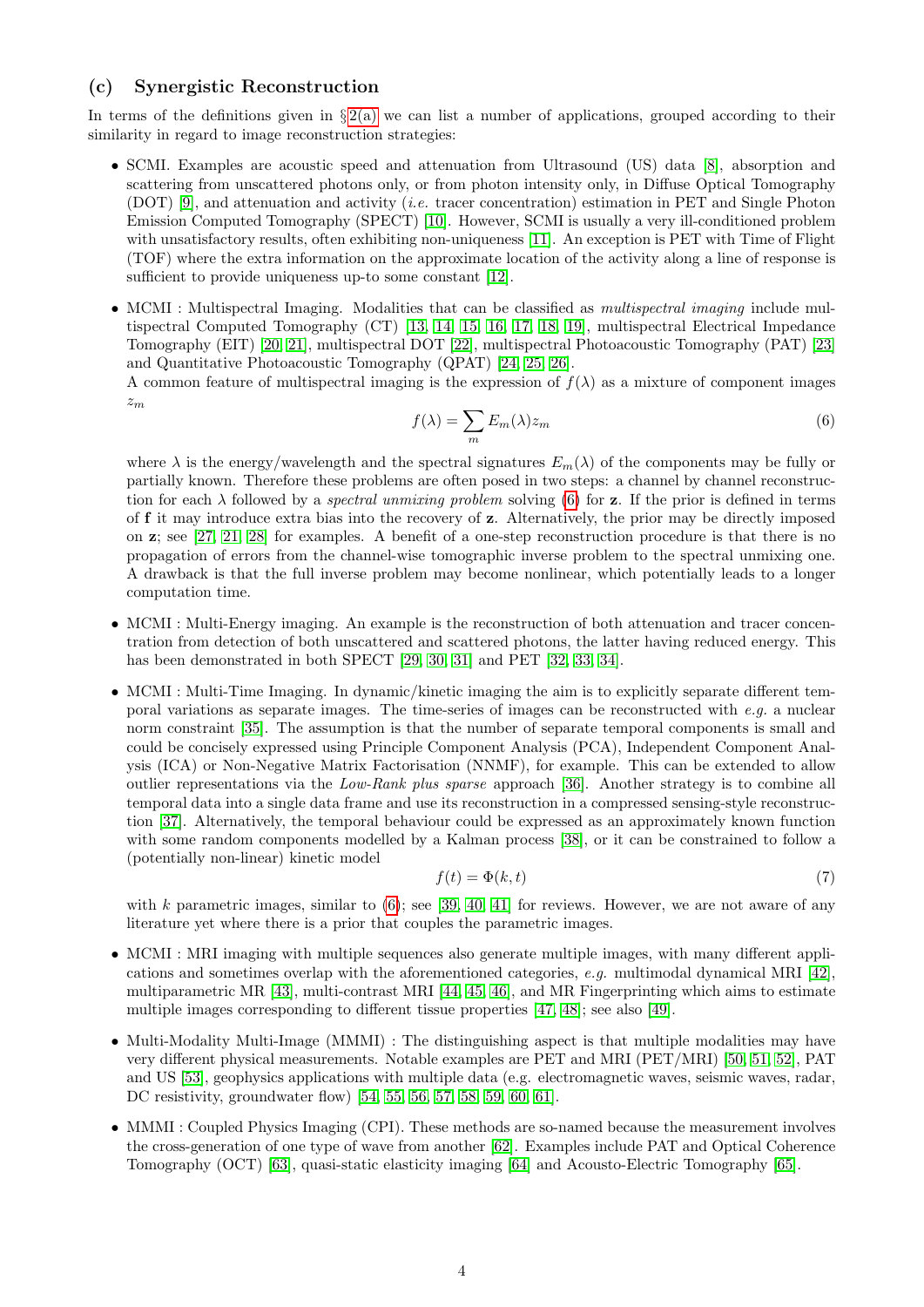## <span id="page-4-0"></span>3 Guided Reconstruction

In this section we briefly describe the main methods that have been developed for guided reconstruction, as many of these ideas can and have been extended to the synergistic case.

#### <span id="page-4-3"></span>(a) The Continuous Setting

An obvious way to include information from an auxiliary image is to take a regularisation strategy for one modality,  $f_1$  say, and introduce a local dependence on  $f_2$ . For example, the form expressed in eq. [\(41\)](#page-19-0) can be extended to the form

<span id="page-4-1"></span>
$$
\Psi(f_1) \quad := \quad \int_{\Omega} w(f_2(x))\psi(|\nabla f_1(x)|) \mathrm{d}x \,, \tag{8}
$$

$$
\rightarrow \Psi'(f_1) = -\nabla \cdot \left( w(f_2(x)) \frac{\psi'(|\nabla f_1(x)|)}{|\nabla f_1(x)|} \right) \nabla f_1(x) = -\nabla \cdot w(f_2(x)) \kappa(f_1(x)) \nabla f_1(x) \tag{9}
$$

The choice for the weighting  $w(f_2)$  could be quite general, and need not be strictly local. A recurring concept is to make  $w \in [0, 1]$  an *edge-indicator* such as [\(44\)](#page-19-1) computed on  $f_2$ , i.e.

<span id="page-4-2"></span>
$$
w(f_2(x)) = \exp(-|\nabla f_2(x)|^2/\epsilon_2^2)
$$
\n(10)

This form of prior favours a reconstruction of  $f_1$  where its edges are colocated with those of  $f_2$ ; see figure [1\(](#page-7-0)a). A more powerful approach may be also to encourage the direction of image gradients to be aligned; see figure [1\(](#page-7-0)b). This is similar to the Edge Enhancement Diffusion concept outlined in [\(45\)](#page-19-2)-[\(47\)](#page-19-3). Again, the new concept is to control the flow of  $f_1$  based on the gradient directions in  $f_2$  rather than only on those of  $f_1$  itself. For image reconstruction the methodology was introduced by Kaipio *et al.* [\[66\]](#page-14-8) by defining a tensor field,  $B(f_2)$ , that incorporates directional structure from  $f_2$ :

$$
\Psi(f_1) = \int_{\Omega} |\nabla f_1|_{B(f_2)}^2 \mathrm{d}x = \int_{\Omega} |U^{\mathrm{T}} \nabla f_1|^2 \mathrm{d}x \tag{11}
$$

Specifically, for two-dimensional images, the choice

$$
B = I - (1 - \beta)\hat{\nu}\hat{\nu}^{\mathrm{T}} = \hat{\tau}\hat{\tau}^{\mathrm{T}} + \beta\hat{\nu}\hat{\nu}^{\mathrm{T}} = RKR^{\mathrm{T}} = UU^{\mathrm{T}}
$$
\n(12)

where  $R = [\hat{\nu} \hat{\tau}] = \begin{pmatrix} \cos \theta & -\sin \theta \\ \sin \theta & \cos \theta \end{pmatrix}$  $\sin \theta \quad \cos \theta$ ) is a rotation matrix,  $K = \begin{pmatrix} \beta & 0 \\ 0 & 1 \end{pmatrix}$  is an anisotropy matrix,  $U = R K^{1/2}$ and  $\beta \in [0, 1]$  is again an edge-indicator, leads to the diffusion flow

$$
\frac{\partial f_1}{\partial t} = -\nabla \cdot R \mathsf{K} R^{\mathrm{T}} \nabla f_1 = -\tilde{\nabla} \cdot \mathsf{K} \tilde{\nabla} f_1. \tag{13}
$$

Here  $\tilde{\nabla} = R^{\mathrm{T}} \nabla = \begin{pmatrix} \frac{\partial}{\partial \hat{\rho}} \\ \frac{\partial}{\partial \hat{\tau}} \end{pmatrix}$  is the gradient in local "gauge" coordinates. This approach can be generalised by using other local functions  $\psi$  resulting in the form

$$
\Psi(f_1) \quad := \quad \int_{\Omega} \psi(|U^{\mathrm{T}} \nabla f_1|) \mathrm{d}x \,, \tag{14}
$$

$$
\rightarrow \quad \Psi'(f_1) = -\nabla \cdot U\left(\frac{\psi'(|U^T \nabla f_1(x)|)}{|U^T \nabla f_1(x)|}\right) U^T \nabla f_1(x) \tag{15}
$$

$$
= -\tilde{\nabla} \cdot \underbrace{\mathsf{K}^{1/2} \left( \frac{\psi'(|\nabla f_1(x)|_B)}{|\nabla f_1(x)|_B} \right) \mathsf{K}^{1/2} \tilde{\nabla} f_1(x)}_{\tilde{\mathsf{K}}}.
$$
 (16)

Of course here we can only give a glimpse into continuous regularisation for guided reconstruction. Similar ideas exist for regularisers that do not fit [\(8\)](#page-4-1) such as the total variation [\[67\]](#page-14-9) and the total generalised variation [\[68\]](#page-14-10); see for instance [\[69,](#page-14-11) [6,](#page-11-5) [70\]](#page-14-12).

#### (b) The Discrete Setting

The above description is given in the continuous setting, but can be readily discretised. Here we briefly describe some methods that are specific to the discrete case.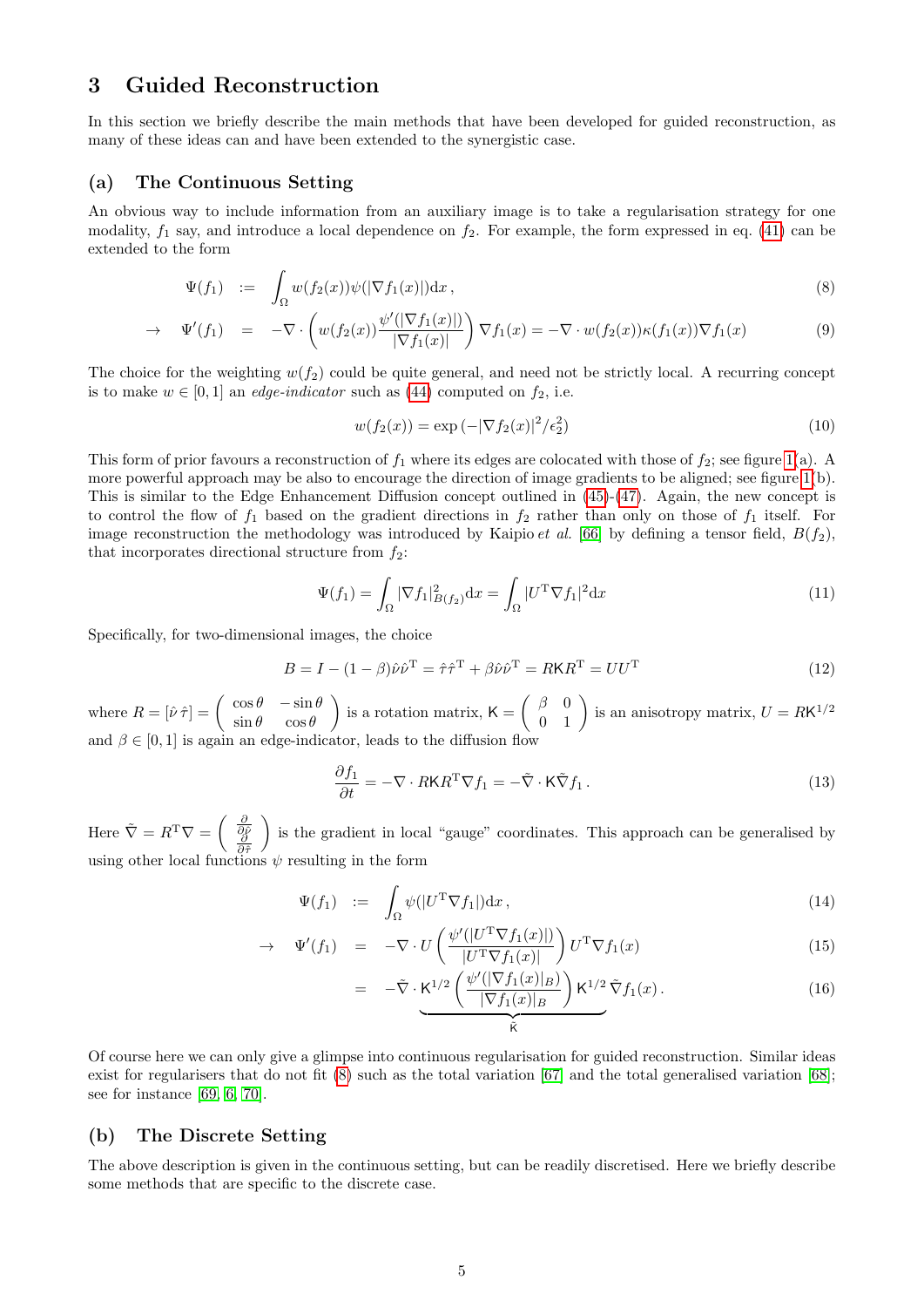#### (b).1 Markov Random Field Priors

One prominent example is based on Markov Random Fields (MRFs) [\(49\)](#page-19-4), where weights are made dependent on  $f_2$ :

<span id="page-5-0"></span>
$$
\Psi(f_1) = \frac{1}{p} \sum_{i} \sum_{j \in \mathcal{N}(i)} w_{ij}(f_2) \| f_{1i} - f_{1j} \|^p.
$$
\n(17)

The simplest choice is to set the weights to zero across known edges (derived from  $f_2$ ), ideally with some blurring to accommodate imperfect edge information [\[71\]](#page-14-13). Leahy & Yan estimated both image values and edge-indicators by incorporating known edge information (obtained from MRI) into an MRF prior that reduced the weights across edges, while encouraging continuous edges [\[72\]](#page-14-14).

To avoid having to determine the edges, the most popular choice nowadays to choose the weights in [\(17\)](#page-5-0) is called the Bowsher prior [\[73\]](#page-14-15). Here for every voxel i, only the n weights are kept non-zero which correspond to the *n* smallest differences  $||f_{2i} - f_{2j}||$ .

Another choice for the weights, inspired by the kernel-method described in  $A(e)$ , is to use a similarity function  $K$  between "features" computed on  $f_2$ , potentially together with a dependence on the distance between the i and j voxels to enforce locality,  $e.g.:$ 

<span id="page-5-2"></span>
$$
w_{ij}(f_2) = \mathcal{K}(\mathcal{T}_i(f_2), \mathcal{T}_j(f_2)) \exp\left(\frac{-||r_i - r_j||^2}{2\sigma_s^2}\right)
$$
 (18)

with  $\mathcal{T}_i(f_2)$  a feature-vector computed at voxel i,  $r_i$  the spatial coordinate of voxel i, and  $\sigma_s$  a tunable parameter. This has been used with the Radial Basis Function (RBF) similarity function [\(54\)](#page-20-1) for multi-tracer PET by Ellis et al. [\[74\]](#page-14-16), who sparsified the weights by keeping only the  $n_{\text{max}}$  largest weights for each voxel, similar to the Bowsher prior<sup>[1](#page-5-1)</sup>. Bland *et al.* extended this idea by further adapting the weights over iterations by including Gaussian differences of the PET of the previous update [\[75\]](#page-14-17).

#### (b).2 Kernel Methods

Wang & Qi have used the kernel method (see section  $A(e)$ ) to represent the image as a linear combination of transformed "features" computed on the guidance [\[76\]](#page-14-18). The image that needs to be estimated can then be written in terms of a coefficient image  $\zeta$  as

$$
f_{1,i} = \sum_{j} \mathcal{K}(\mathcal{T}_i(f_2), \mathcal{T}_j(f_2)) \zeta_j \tag{19}
$$

with K a similarity function ("kernel function") between features  $\mathcal{T}_i(f_2)$  and  $\mathcal{T}_i(f_2)$ . The kernel matrix  $\mathcal{K}(\mathcal{T}_i(f_2), \mathcal{T}_i(f_2))$  was sparsified to improve computational performance and stability. The reconstruction then becomes an optimisation problem in terms of  $\zeta$ . This approach has been used in MMI : see [\[76,](#page-14-18) [77,](#page-14-19) [78\]](#page-14-20) (PET with MRI), [\[79\]](#page-14-21) (SPECT with PET), [\[80\]](#page-14-22) (fluorescence molecular tomography with CT or MRI), [\[81\]](#page-15-0) (DOT with CT), but also for MCMI : PET dynamic imaging using static images as guide [\[76\]](#page-14-18) or temporal features derived from the raw data [\[82\]](#page-15-1).

One potential problem with kernel-based methods is that the kernel matrix can be too restrictive such that "unique" features in the image that is reconstructed are suppressed. This can be mitigated by limiting the spatial extent of the kernel function [\[83\]](#page-15-2), or by adapting the kernel matrix by using features computed on both the guidance and current estimate of the image. The latter approach can also be called the "hybrid" kernel method [\[52\]](#page-13-17).

#### <span id="page-5-3"></span>(b).3 Basis Function Selection

The basis functions [\(2\)](#page-2-3) can be chosen based on the guidance, for instance increasing spatial extent at locations where  $f_2$  is smooth.

An approach originating in the machine learning community is "dictionary learning", where images are written in terms of a dictionary, obtained from some training data. However, most of the literature does not fit in the guided reconstruction category as it uses data from the same modality for learning the dictionary, and/or adapts the dictionary from a current estimate of the image. Tang et al. reconstruct PET images using a quadratic penalty encouraging similarity with the previous iterate denoised using a pre-defined dictionary. The dictionary was trained on various images, including MRI images from the same subject [\[84\]](#page-15-3). Tahaei et al. instead reconstruct the PET image directly as a sparse combination of the dictionary [\[85\]](#page-15-4). The dictionary was learned from an MRI image of the same subject, and then changed to allow different contrast and impose non-negativity. Both papers show promising results, although somewhat surprisingly Tang et al. obtained good results with a dictionary trained on a simple hollow sphere as well. Sudarshan et al. extended the method of

<span id="page-5-1"></span><sup>&</sup>lt;sup>1</sup>Note the relation between this approach and the discretised version of  $(10)$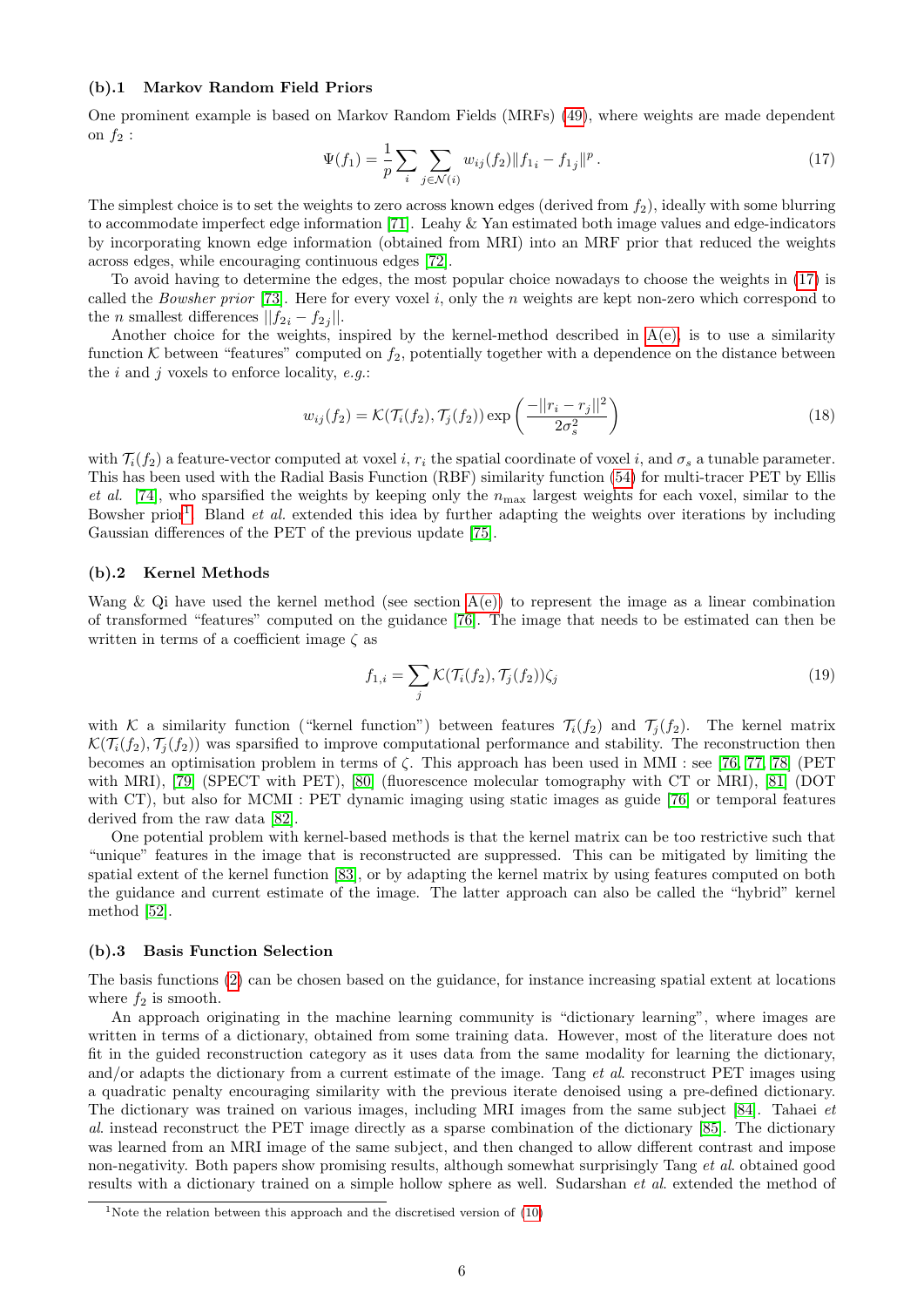[\[84\]](#page-15-3), by using a coupled dictionary encoding both PET and MRI images, with the latter obtained from the same subject, adapting the dictionary at each iteration [\[86\]](#page-15-5).

"Super-voxels" (or super-pixels) are another closely related concept for selecting basis functions. They were originally developed for segmentation where voxels are grouped based on similarity and spatial closeness. Multiple "layers" of different super-voxel realisations were later proposed as an overcomplete basis for image registration [\[87\]](#page-15-6). Jiao et al. proposed creating super-voxels from both a pre-computed MRI image and the gradient of the PET log-likelihood to avoid bias in PET-only features [\[88\]](#page-15-7).

## <span id="page-6-0"></span>4 Synergistic Reconstruction

This section reviews important concepts for synergistic image reconstruction. Some methods are related to the concepts for guided reconstruction (see section [3\)](#page-4-0) whereas some are directly formulated for the synergistic setting.

#### (a) Joint MAP Estimation

In a Bayesian framework, a central concept for many synergistic image reconstruction approaches is to formulate the multi-modality inverse problem [\(5\)](#page-2-4) as a joint maximum a posteriori (JMAP) estimate given by

<span id="page-6-1"></span>
$$
(f_{1*}, f_{2*}) = \underset{f_1, f_2}{\text{argmin}} \left[ -\log P(f_1, f_2 | g_1, g_2) = -\log P(g_1, g_2 | f_1, f_2) + \alpha \Psi(f_1, f_2) + \text{const} \right],\tag{20}
$$

where  $P(g_1, g_2|f_1, f_2)$  is the multi-modality likelihood. This is in contrast to the Bayesian framework for guided reconstruction which would suggest a conditional a posteriori (CMAP) estimate

$$
f_{1*} = \underset{f_1}{\text{argmin}} \left[ -\log P(f_1|g_1, f_2) = -\log P(g_1|f_1) + \alpha \Psi(f_1|f_2) \right]. \tag{21}
$$

While [\(20\)](#page-6-1) is conceptually simple, it is in general difficult to specify a good multi-modality likelihood. The situation significantly simplifies when certain conditional independences are assumed (see [\[89\]](#page-15-8) for more details), since then the likelihood factors as  $P(g_1, g_2|f_1, f_2) = P(g_1|f_1)P(g_2|f_2)$  and the JMAP [\(20\)](#page-6-1) becomes

<span id="page-6-2"></span>
$$
(f_{1*}, f_{2*}) = \underset{f_1, f_2}{\text{argmin}} \left[ \mathcal{D}(g_1, A_1(f_1)) + \mathcal{D}(g_2, A_2(f_2)) + \alpha \Psi(f_1, f_2) \right]. \tag{22}
$$

In the special case of white Gaussian distributed noise in each modality, the JMAP then reads

$$
(f_{1*}, f_{2*}) = \underset{f_1, f_2}{\text{argmin}} \left[ \frac{1}{2\sigma_1} \|g_1 - A_1(f_1)\|^2 + \frac{1}{2\sigma_2} \|g_2 - A_2(f_2)\|^2 + \alpha \Psi(f_1, f_2) \right],
$$
\n(23)

which defines a natural statistical scaling between the two least squares terms. Such conditional independence assumptions are used in almost all contributions based on the JMAP although often not explicitly mentioned.

We mention also that similar questions arise w.r.t. the different image channels, including scaling between terms and quantitative difference in images scales, as many (joint) priors depend on image scale. In the optimisation literature pre-scaling between different dimensioned variables is known as sphereing (referring to the ellipticity of the posterior covariance), but this is rarely made explicit in the synergistic literature.

#### (b) Joint Sparsity

The variational synergistic reconstruction problem [\(22\)](#page-6-2) needs a regulariser Ψ which encodes the desired properties between the images  $f_1$  and  $f_2$ . Choosing such a regulariser is a highly nontrivial task and a good choice will generally depend on each individual application depending on what properties  $f_1$  and  $f_2$  are expected to share.

In many applications it is desirable for  $f_1$  and  $f_2$  to have many common edges, i.e. edges are more likely to occur at the same locations in  $f_1$  and  $f_2$  than it is for edges to occur at different locations. If, in addition, both images are likely to have a small jump set, then this a priori information can be encoded via the *Joint Total* Variation (JTV) [\[90,](#page-15-9) [55,](#page-13-20) [50,](#page-13-15) [91\]](#page-15-10)

<span id="page-6-3"></span>
$$
JTV(f) = \sum_{i} \sqrt{\|\nabla_i f_1\|^2 + \|\nabla_i f_2\|^2}
$$
\n(24)

where  $\nabla_i f_k$  denotes the spatial gradient of  $f_k$  at location (e.g. voxel) i. This regulariser can be readily extended to an arbitrary number of images by summing over all gradient norms. An alternative but completely equivalent viewpoint is to define the joint total variation as the sum over the 2-norm of the Jacobian of the vector-valued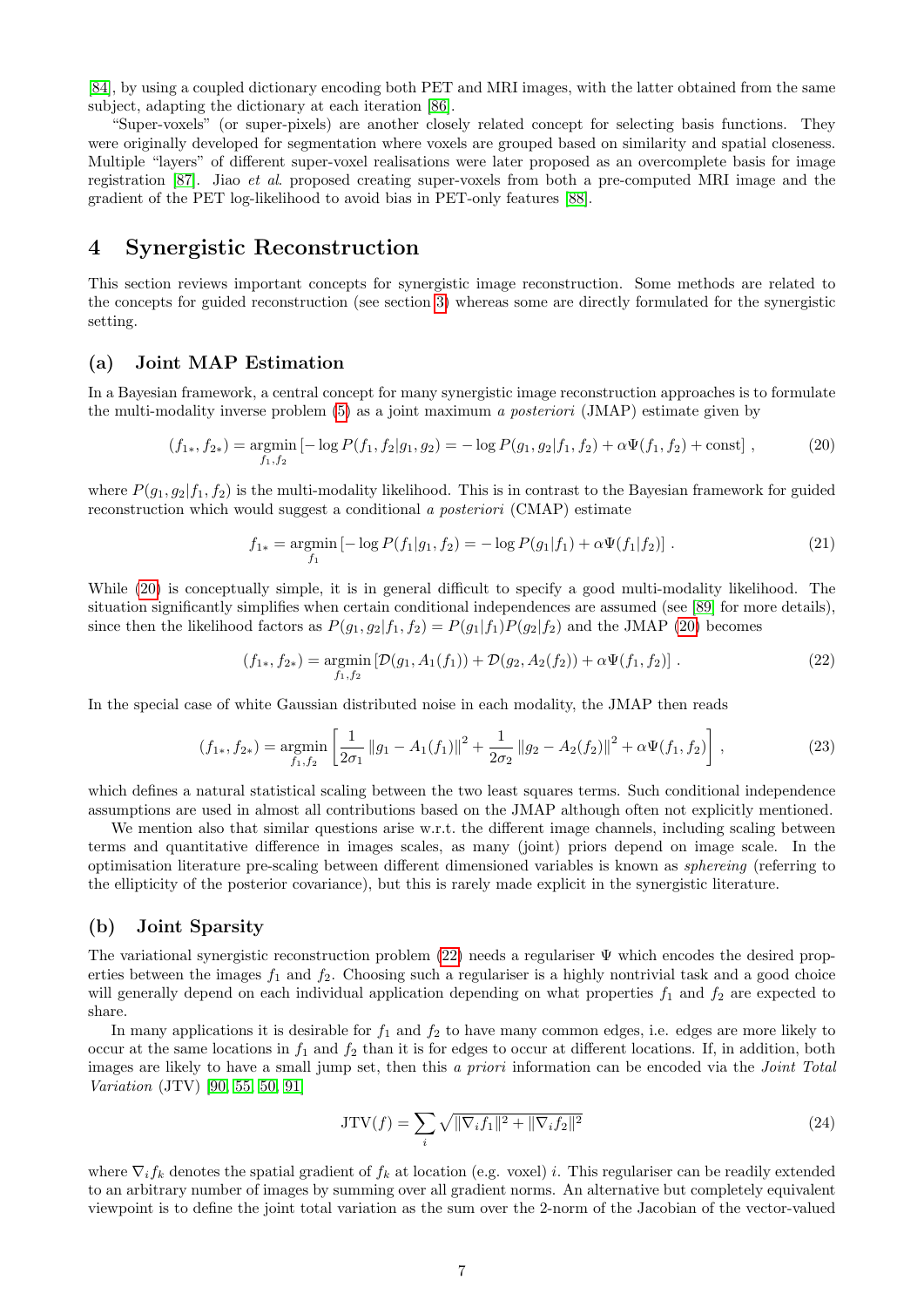<span id="page-7-0"></span>

Figure 1: Level Sets with coincident edges : left) intersecting at a point with different orientations; centre) intersecting with parallel orientations but different curvatures; right) intersecting with parallel orientations and the same curvature.

image f. In the context of colour image processing, this regulariser is also called Vectorial Total Variation (VTV) [\[92,](#page-15-11) [93\]](#page-15-12).

An alternative to sparsity of the Jacobian is to consider joint sparsity of the wavelet coefficients [\[94\]](#page-15-13). Since wavelets are highly localised one would expect this prior to be useful in similar situations as described before for the joint total variation. Joint sparsity can also be used in other over-complete basis settings such as "super-voxels".

The notion of joint sparsity is not limited to explicitly given transforms such as the gradient or the wavelet transform. For instance, when considering a dynamic sequence  $f_1, \ldots, f_n$  it is often desirable to promote a low rank of the Casoratti matrix

$$
[f_1(\cdot), \dots, f_n(\cdot)] \tag{25}
$$

where we abused MATLAB notation for simplicity. Such low rank can be for instance promoted with the nuclear norm [\[35,](#page-13-0) [36\]](#page-13-1).

#### (c) Joint Geometric Regularisation

The idea in joint geometric regularisation is to define a prior that enforces consistent geometric structure between channels or modalities. Although similar to the motivation in  $\S 3(a)$  $\S 3(a)$  the key point is that it is optimised with respect to all images.

The Parallel Level Sets (PLS) prior[\[95,](#page-15-14) [89\]](#page-15-8) is defined as

$$
\Psi^{\text{PLS}}(f_1, f_2) = \int_{\Omega} \varphi \bigg( \psi \left( \|\nabla f_1(x)\| \|\nabla f_2(x)\| \right) - \psi \left( \langle \nabla f_1(x), \nabla f_2(x) \rangle \right) \bigg) \mathrm{d}x \tag{26}
$$

for strictly increasing functions  $\varphi, \psi$ . One can see that this prior achieves its smallest value if the two gradients are co-linear (or parallel) at each point, i.e. for almost all  $x \in \Omega$  there exists a scaling factor  $\beta \in \mathbb{R}$  such that  $\nabla f_1(x) = \beta \nabla f_2(x)$  or  $\nabla f_2(x) = \beta \nabla f_1(x)$ . See also [\[96\]](#page-15-15) for a comprehensive overview of this concept.

This generalised framework encompasses some previously used regularisers. For instance, if  $\phi(t) = t$  and  $\psi(t) = t^2$ , then it measures the squared norm of the cross-product of  $\nabla f_1$  and  $\nabla f_2$ , which has been successfully used in the geophysics literature [\[56,](#page-13-21) [55\]](#page-13-20). The gradient of  $\Psi^{\text{PLS}}$  w.r.t.  $f_1$  produces an anisotropic diffusive flow where the diffusivity depends on  $f_2$ , and the gradient w.r.t.  $f_2$  produces an anisotropic diffusive flow where the diffusivity depends on  $f_1$  so as to overall favour the alignment of both image gradients [\[89\]](#page-15-8).

There are also other priors which promote parallel level sets or parallel gradients. For instance, the Total Nuclear Variation (TNV) [\[97,](#page-15-16) [13,](#page-12-0) [98,](#page-15-17) [19\]](#page-12-6) promotes sparsity in the singular values of the matrix of gradients (the Jacobian)  $\mathsf{V}(x) := [\nabla f_1(x), \nabla f_2(x), \ldots, \nabla f_M(x)]$  at almost every  $x \in \Omega$ . One can see that the Jacobian has rank 1 if and only if all images  $f_1, \ldots, f_M$  have pairwise parallel level sets. An advantage of TNV compared to PLS is that the former is convex in the joint argument  $(f_1, \ldots, f_M)$  whereas the latter is in general nonconvex. See also [\[96,](#page-15-15) [6\]](#page-11-5) for a deeper discussion of the connections between TNV and PLS. The same idea has also been exploited for higher-order regularization such as the total generalised variation, see [\[99\]](#page-15-18) for more details.

In principle, the concepts of joint structure could be extended to higher order geometrical features, for example using the "jet" of derivatives  $\mathcal{M}^J: f \mapsto \left\{ \frac{\partial f}{\partial x_i}, \frac{\partial^2 f}{\partial x_{i_1} \partial x_{i_2}}, \dots \frac{\partial^J f}{\partial x_{i_1} \partial x_{i_2} \dots \partial x_{i_J}} \right\}$  $\}$ , which is the basis of several approaches to analysing shape in images, including at multiple scales [\[100,](#page-15-19) [101\]](#page-15-20). For example, one could consider the definition of curvature  $\gamma = \hat{\nu}^T H \hat{\nu}$ , where  $\hat{\nu} = \frac{\nabla f}{|\nabla f|}$  is the local level set normal direction and  $H = \begin{pmatrix} f_{xx} & f_{xy} \\ f_{xy} & f_{yy} \end{pmatrix}$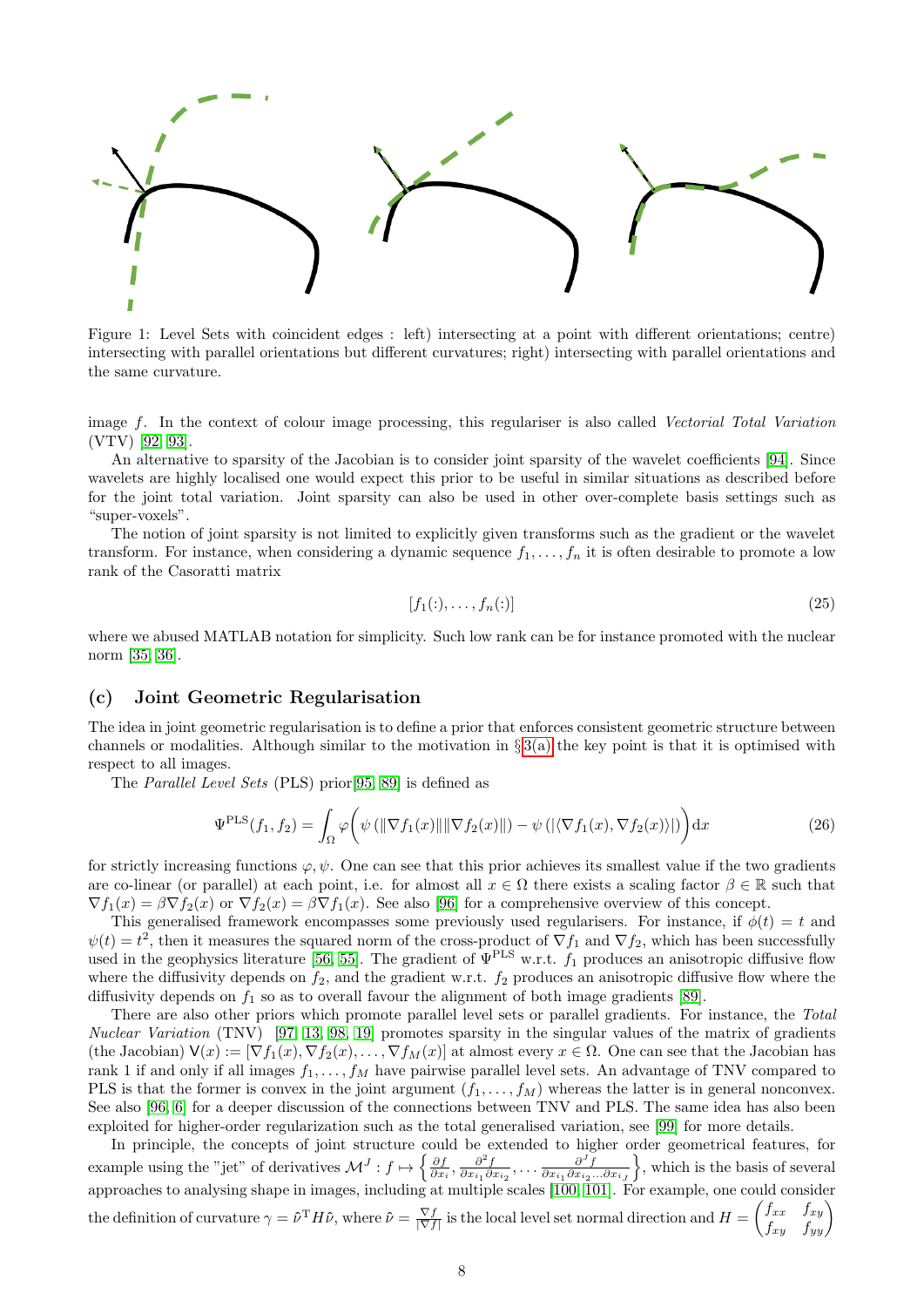<span id="page-8-0"></span>

Figure 2: Joint Probability measures of multiple images. Top row : two images  $f_1$ ,  $f_2$  and their joint histogram. Bottom row : the result of applying edge-preserving diffusion to  $f_1$  and  $f_2$  and their new joint histogram. The joint entropy of the bottom right is lower than the top right, and the classes are more clearly separated.

is the image Hessian [\[102\]](#page-16-0). Images with the same local curvature may have stronger corresponding structural similarity then those with only local normal coincidences; see figure [1](#page-7-0) (c).

#### (d) Regularisation exploiting Joint Statistics

Joint entropy is a measure of randomness characterizing the joint probability density function  $P(f_1, f_2)$  of two random variables  $f_1$  and  $f_2$ . The joint Shannon Entropy is given by:

<span id="page-8-1"></span>
$$
S(f_1, f_2) = -\int_{\Omega} P(f_1(x), f_2(x)) \log(P(f_1(x), f_2(x))) dx.
$$
 (27)

See figure [2](#page-8-0) for an illustration. Joint Entropy and Mutual Information (i.e. the difference between joint and marginal entropies) are routinely used in image registration [\[103\]](#page-16-1).

Setting  $\Psi(f_1, f_2) = S(f_1, f_2)$  specifies a regularisation scheme that minimises the joint entropy between  $f_1$ and  $f_2$ . Qualitatively, entropy measures the "peakiness" of a probability distribution; i.e. the more concentrated the distribution around cluster points the lower the entropy, and minimising it will lead to images that have less uncertainty [\[104,](#page-16-2) [105,](#page-16-3) [106,](#page-16-4) [107,](#page-16-5) [108,](#page-16-6) [109\]](#page-16-7). One drawback of the definition in [\(27\)](#page-8-1) is that it depends only on pixel intensity value and does not admit any spatial correlation. This motivated Tang and Rahmim to extend the Joint Entropy concept to a multi-resolution description based on wavelets [\[110\]](#page-16-8).

Differentiation of  $S(f_1, f_2)$  can be made computationally efficient using Parzen kernel density estimators to develop a continuous function based on the sample pixels in  $f_1$ ,  $f_2$  [\[106,](#page-16-4) [108\]](#page-16-6). However [\(27\)](#page-8-1) is extremely non-convex, and minimisation of joint entropy requires careful attention such as applying multiple re-starts from different initialisations [\[107\]](#page-16-5) which has prevented its wider uptake as a regularisation scheme. As an alternative to Shannon entropy the Burg entropy has been proposed [\[109\]](#page-16-7) which is computationally more tractable whilst still providing comparable results.

An approach combining joint feature-space clustering with image diffusion was developed in [\[111\]](#page-16-9). Here a distance measure in  $P(f_1, f_2)$  defined a diffusivity that favoured intra-class smoothing above inter-class smoothing. The method was applied to enhance multichannel MRI images, but could in principle be used to regularise image reconstruction problems as well.

#### (e) Recycling of Guided Reconstruction for Synergistic Reconstruction

An alternative to joint reconstruction via joint regularization [\(22\)](#page-6-2) is to alternate between guided reconstructions. In its most generality let  $\mathcal{A}(A, g, f, v)$  be an algorithm that takes data g, current estimate f of the solution to the inverse problem  $Af = g$  and guide image v, then one can always create an algorithm to perform joint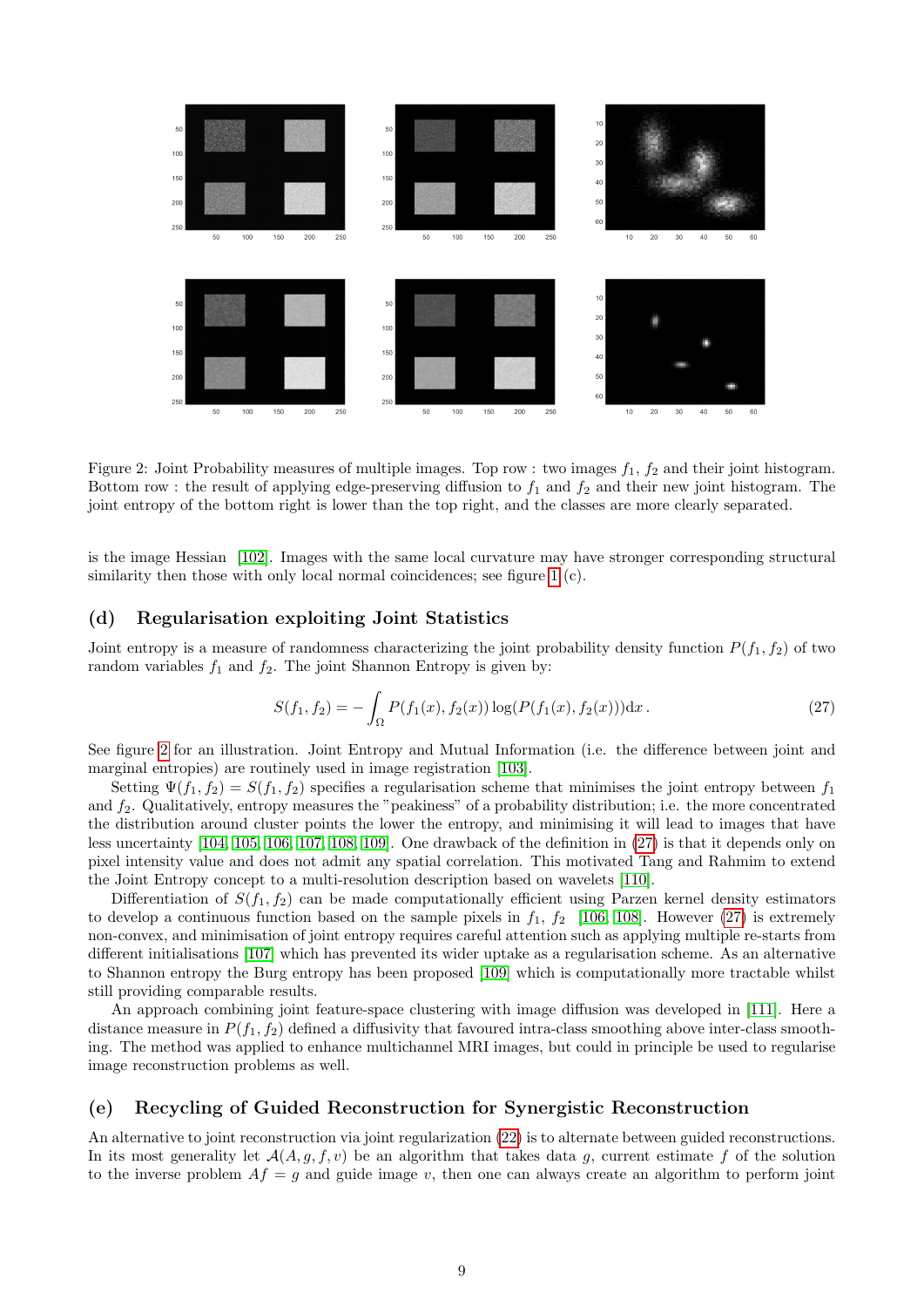reconstruction by iterating

$$
f_1^{k+1} = \mathcal{A}(A_1, g_1, f_1^k, f_2^k) \tag{28}
$$

$$
f_2^{k+1} = \mathcal{A}(A_2, g_2, f_2^k, f_1^{k+1})
$$
\n(29)

or choose a guide image based on previous iterates,  $v = \mathcal{B}(f^k)$  and update in parallel

$$
f_1^{k+1} = \mathcal{A}(A_1, g_1, f_1^k, v) \tag{30}
$$

$$
f_2^{k+1} = \mathcal{A}(A_2, g_2, f_2^k, v).
$$
 (31)

The algorithm  $A$  may be derived from an algorithm which solves a guided variational reconstruction problem but it does not have to be. It is also possible to use different algorithms  $A_1$  and  $A_2$ .

This ad hoc approach has a number of advantages. First of all, this approach is highly modular, meaning that any guided reconstruction algorithm can be recycled into a joint reconstruction algorithm. Second, most guided reconstruction algorithms are better understood and have favourable properties when compared with joint reconstruction algorithms. For example, many guided variational reconstruction problems are convex and are independent of the scaling of the guide image – two properties which joint variational approaches often lack.

That being said, it has also a number of disadvantages. Most importantly, there is no guarantee that the sequence  $f^k$  will converge and if it does, how the limit can be characterised. Second, the sequence  $f^k$  will depend on the actual implementation of the algorithm  $A$  like number of subiterations, step size etc even if the algorithm A itself is well-characterised as converging to the optimal solution of a guided variational regularisation problem.

This approach has been used for spectral CT [\[15\]](#page-12-2) where the algorithm  $\mathcal A$  was solving a directional total variation regularised least squares problem and the guide image v is either chosen to be a weighted average over the previous iterate or a randomly chosen image from the previous iterate. See also the next section.

#### (f) Optimisation-inspired Synergistic Reconstruction

As we will highlight in section [5,](#page-10-0) many joint reconstruction variational problems and algorithms have unfavourable properties. For example, when solving [\(22\)](#page-6-2) with joint total variation [\(24\)](#page-6-3) regularisation and grouped coordinate descent, the iterations read

<span id="page-9-0"></span>
$$
f_1^{k+1} = \arg\min_{f} \mathcal{D}(g_1, A_1(f)) + \alpha \operatorname{JTV}(f, f_2^k)
$$
  
\n
$$
f_2^{k+1} = \arg\min_{f} \mathcal{D}(g_2, A_2(f)) + \alpha \operatorname{JTV}(f_1^{k+1}, f).
$$
\n(32)

This algorithm (and the underlying variational problem) has two potential drawbacks. First, the same regularisation parameter  $\alpha$  is being used for both modalities. Second, since the regulariser compares the magnitude of the gradients of the two modalities, the reconstruction will favour the modality with the larger scale even though often they capture two very different physical phenomena which should not be compared.

A way out of these problems is to change the iterations [\(32\)](#page-9-0) and introduce a weighting  $\mu_j^k > 0$  and one regularization parameter for each modality  $\alpha_i$  and iterate

$$
f_1^{k+1} = \arg\min_f \mathcal{D}(g_1, A_1(f)) + \alpha_1 \text{JTV}(f, \mu_2^k f_2^k)
$$
  

$$
f_2^{k+1} = \arg\min_f \mathcal{D}(g_2, A_2(f)) + \alpha_2 \text{JTV}(\mu_1^k f_1^{k+1}, f).
$$

This approach has been studied for another algorithm (ADMM [\[112\]](#page-16-10)) in the context of PET/MRI [\[113\]](#page-16-11) and with a weighted quadratic prior (similar to [\(18\)](#page-5-2)) instead of joint total variation for the same application in [\[114\]](#page-16-12). While this *ad hoc* modification potentially overcomes the aforementioned problems, it has the drawback that it is unclear how to choose the parameters  $\mu_j^k$ ,  $\alpha_j$  and if the iterates  $f^k$  converge.

A related but different approach are the infimal-convolution Bregman total variation iterations [\[51\]](#page-13-16). Here the starting point are Bregman iterations based on the total variation regulariser [\[115\]](#page-16-13) which given an iterate  $f^k$  and a subgradient  $p^k \in \partial TV(f^k)$  read

$$
f^{k+1} = \arg\min_{f} \frac{1}{2} \|Af - g\|^2 + \alpha D_{\text{TV}}^{p^k}(f, f^k)
$$
\n(33)

$$
p^{k+1} = \alpha^{-1} \left( p^k - A^* (A f^{k+1} - g) \right) \,. \tag{34}
$$

Bregman iterations are proven to converge to a total variation minimizing solution of  $Af = g(1)$  $Af = g(1)$ , so early stopping is required in order to provide regularization; see for instance [\[116,](#page-16-14) chapter 6].

Bregman iterations can be extended to multiple modalities by replacing the Bregman distance  $D_{\text{TV}}^{p^k}(f, f^k)$ with a weighted sum of pairwise channel correlations

<span id="page-9-1"></span>
$$
\sum_{i,j=1}^{M} w_{ij} D_{\text{TV}}^{p_j^k}(f_i, f_j^k). \tag{35}
$$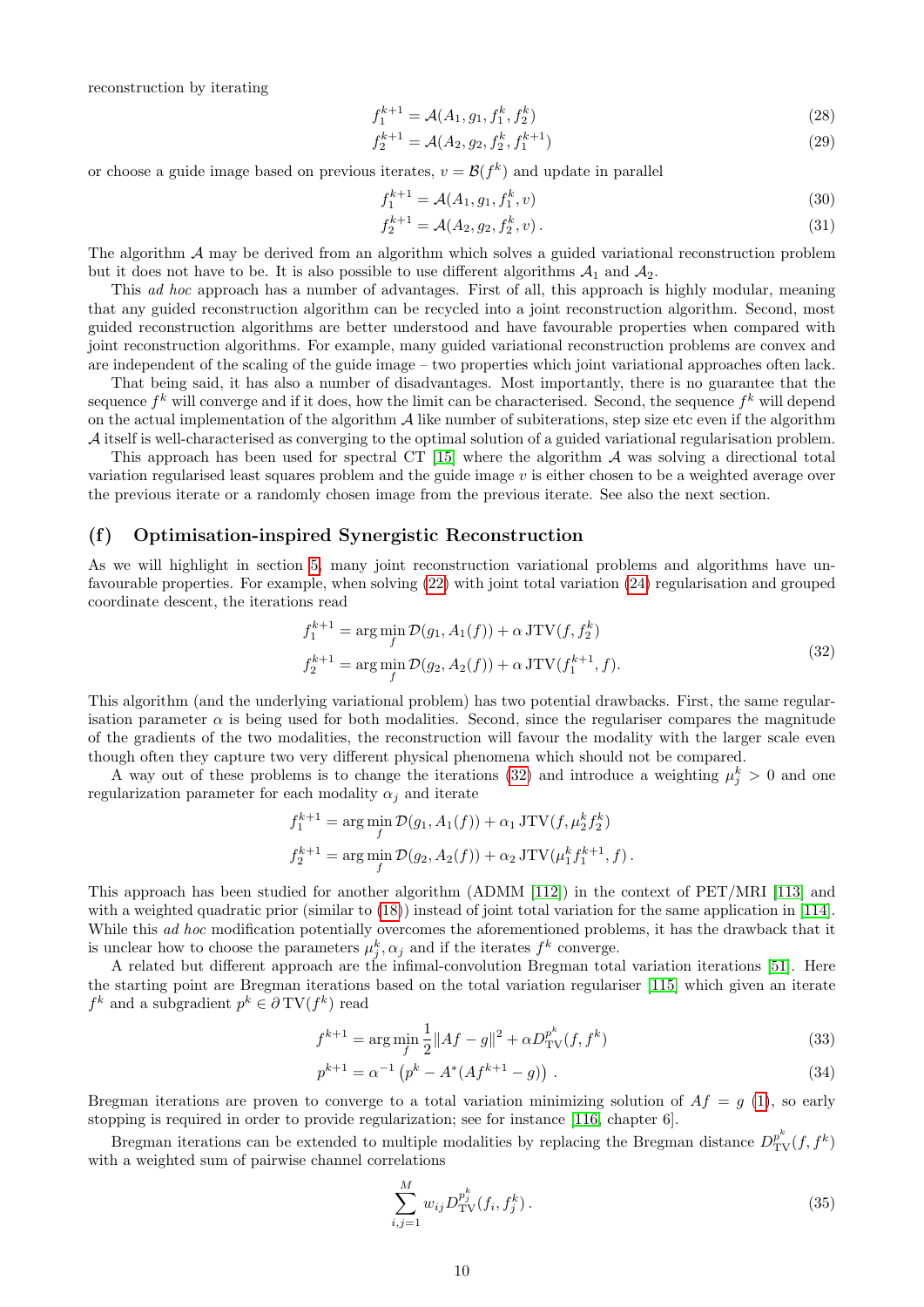The resulting algorithm is coined "Color Bregman iterations" [\[117\]](#page-16-15). Its convergence is guaranteed in some special cases; see [\[117\]](#page-16-15) for more details. A problem with [\(35\)](#page-9-1) is that it only promotes positive correlations between the edges in channels and negative correlations are suppressed. In order to circumvent this problem the Bregman distance of the total variation was replaced by the infimal convolution of Bregman distances with opposite sign subgradients. Whilst no proof of convergence for resulting iterations is known, these were shown in [\[51\]](#page-13-16) to be competitive with the state-of-the-art for joint PET-MR reconstruction.

#### (g) Joint-dictionary learning methods

Methods from  $\S3.(b)(b).3$  $\S3.(b)(b).3$  can be extended to the joint problem.

Sudarshan *et al.* recently extended their work on PET reconstruction guided by a joint-dictionary using an MRI image from the same subject [\[86\]](#page-15-5) to the joint problem for PET and (undersampled) MRI data [\[118\]](#page-16-16). The proposed method uses a pre-trained joint dictionary for PET and MRI magnitude images. The MRI phase image was not included in the dictionary nor penalised, as it is usually sensitive to noise and phase wrap-around. The prior penalises the square of the differences between both reconstructed images and their denoised images (obtained by sparse coding). The method alternates between PET, MRI phase and magnitude reconstruction, and sparse coding. The method performed well on simulated data. However, a practical difficulty would be how to obtain high quality data for training the dictionary.

Song *et al.* proposed an algorithm for multi-contrast MRI that alternates three stages: coupled dictionary learning (from random patches of current images), coupled sparse denoising (of all patches), and k-space consistency (as a gradient-step of normal image reconstruction with a quadratic penalty that encourages similarity between the denoised and reconstructed image) [\[119\]](#page-16-17). An interesting point is that multiple dictionaries are used: a coupled dictionary for all contrasts, and independent dictionaries for each contrast. The latter are used to encode residual image features that do not fit the coupled dictionary. As with any adaptive dictionary learning problem, this problem is highly non-convex and the authors acknowledge that the suggested approach will at most converge to a local minimum, with no convergence proofs available.

## <span id="page-10-0"></span>5 Discussion and Outlook

In this article we have given a (somewhat personal) overview of the history and current state of synergistic reconstruction, with an emphasis on medical imaging. We have attempted to frame a common setting for commonly used methods and present some of the key concepts that arise in quite different applications. Due to space constraints as well as consistency of readability we have inevitably had to omit certain topics which we discuss here. At the same time we indicate the current challenges which will motivate the outlook for research in the next several years.

We have implicitly assumed that images have been acquired and reconstructed in a consistent coordinate system. This may not always be the case. In the case of multiple modalities, images might have different natural sampling, or, more generally, different basis functions. It is possible to insert the necessary transformations into the joint priors, although in practice most authors choose the highest sampling for all images. If data-sets are not acquired at the same time, misalignment due to motion can create difficulties with some methods more sensitive to misalignment than others [\[120\]](#page-16-18). This leads to the topic of joint misalignment estimation and reconstruction, with recent contributions in the guided context jointly estimating the image and the misalignment modelled either via a convolution kernel [\[121\]](#page-16-19) or a spatial transformation [\[122,](#page-16-20) [123\]](#page-16-21). If there is motion during the acquisition, it is possible to jointly estimate the image and the spatial transformation between motion different states [\[124,](#page-17-0) [125\]](#page-17-1). There is considerable scope to combine this with methods from the image registration literature, such as joint penalties on the image and motion fields [\[126\]](#page-17-2) and synergistic image registration for multi-modality data with the same underlying motion which benefits from different contrast and structures in the different modalities [\[127,](#page-17-3) [128\]](#page-17-4).

There are also several open questions in regard to algorithm choices and their implementation. Should [\(22\)](#page-6-2) be solved with grouped coordinate descent or should all coordinates be updated in parallel? What are efficient algorithms to solve [\(22\)](#page-6-2)? Since the computational cost of separate reconstruction of all channels/modalities scales linearly with respect to their number, one might aim to have a similar computational cost for synergistic reconstruction. It is currently unknown how existing methods theoretically scale in this regard. Another challenge is the non-convexity of many JMAP approaches, with in some cases presence of local minima. In such a case, heuristic update mechanisms are often used, for instance by using small steps in an alternating update scheme such that artefacts do not arise.

There is an ever increasing trend towards learning based methods in imaging, which is also seen in almost all branches of science and data analysis in general. See [\[129,](#page-17-5) [130,](#page-17-6) [131\]](#page-17-7) for some reviews on learned image reconstruction methods and appendix  $\S A(f)$  $\S A(f)$  for a brief discussion on the use of Neural Networks (NNs) as regularisers. There is however currently very little research on applying these techniques to the multi-channel/modality problem, possibly due to the relative scarcity of data and the difficulties in obtaining ground truth in the situations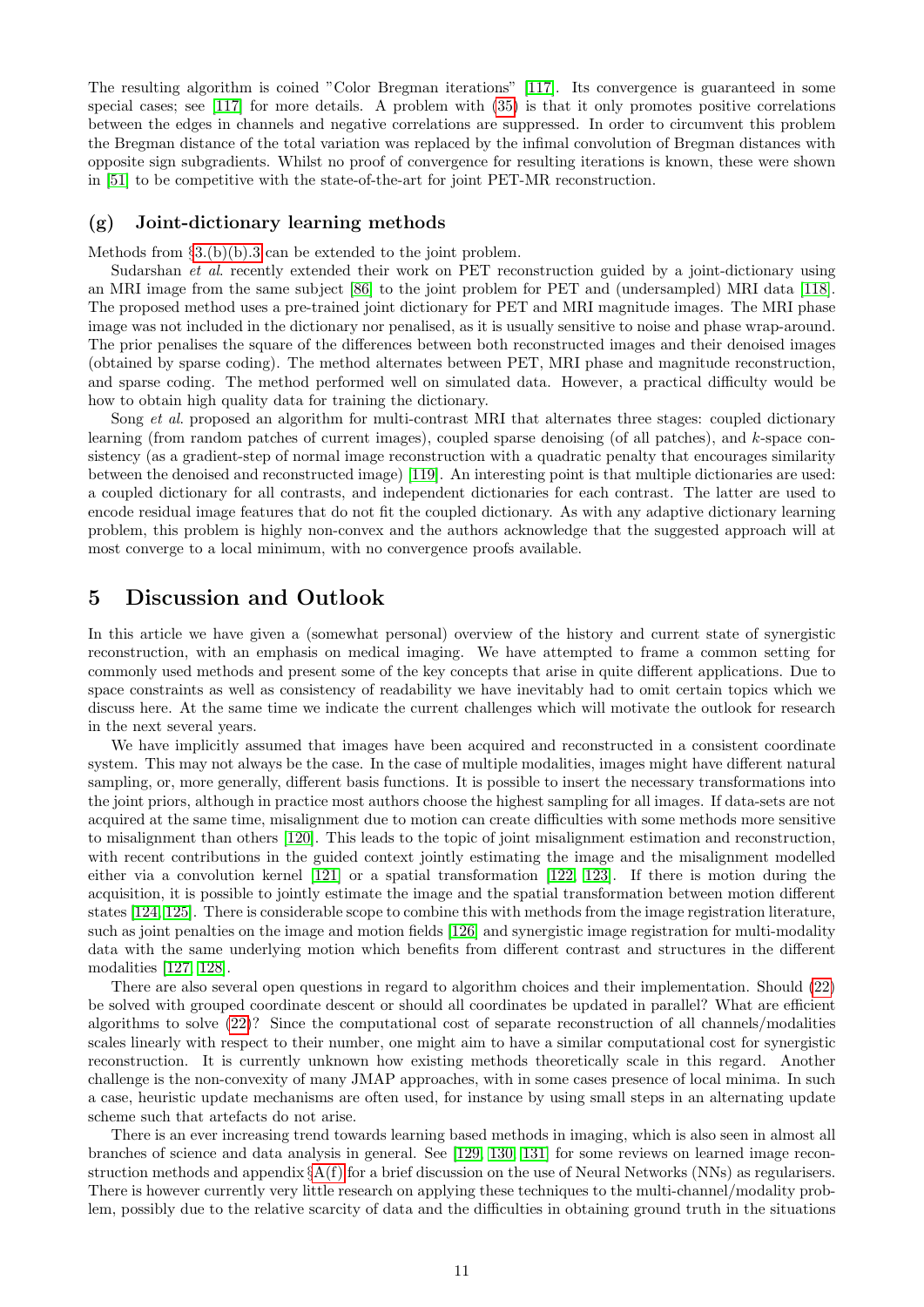that synergistic image reconstruction tries to tackle. Future research in this area is likely to emphasise the unification of model-driven and data-driven methods.

A practical difficulty with synergistic methods, especially in multi-modality imaging, is the need for software that can handle large amounts of data, is capable to accurately compute the system models [\(4\)](#page-2-5), and ideally allows easy experimentation with novel algorithms. It is therefore often necessary to combine several software packages, ideally via an overarching framework [\[132\]](#page-17-8) or by writing interfaces to other packages such that they can be used in an optimisation library such as [\[133,](#page-17-9) [134,](#page-17-10) [135\]](#page-17-11).

Finally, although synergistic methods hold considerable promise to expand imaging into application areas where ill-conditioning of the single channel/modality otherwise impedes sufficient image quality, it also comes with its dangers. Like any regularisation, prior information can generate bias. This can lead to cross-talk, creating structure in one image when it should only be present in the other. Addressing this will need both prior design [\[28\]](#page-12-15) and extensive studies to validate these methods for each application.

## Acknowledgements

Funding: This work was funded by the Computational Collaborative Project in Synergistic PET-MR Reconstruction, CCP PET-MR, UK EPSRC grant EP/M022587/1; its associated Software Flagship project EPSRC grant EP/P022200/1 and the Computational Collaborative Project in Synergistic Reconstruction for Biomedical Imaging, CCP SyneRBI, UK EPSRC grant EP/T026693/1. MJE acknowledges support from the EPSRC (EP/S026045/1, EP/T026693/1), the Faraday Institution (EP/T007745/1) and the Leverhulme Trust (ECF-2019-478).

We thank our many colleagues and students, who are too numerous to mention individually, for interesting and stimulating discussions over the years.

## References

- <span id="page-11-0"></span>[1] Wang G, Zhang J, Gao H, Weir V, Yu H, Cong W, Xu X, Shen H, Bennett J, Furth M, Wang Y, Vannier M. 2012 Towards Omni-Tomography—Grand Fusion of Multiple Modalities for Simultaneous Interior Tomography. PLoS ONE 7, e39700.
- <span id="page-11-1"></span>[2] Cherry SR. 2006 Multimodality in Vivo Imaging Systems: Twice the Power or Double the Trouble?. Annual Review of Biomedical Engineering 8, 35–62.
- <span id="page-11-2"></span>[3] Vogler N, Heuke S, Bocklitz TW, Schmitt M, Popp J. 2015 Multimodal Imaging Spectroscopy of Tissue. Annu. Rev. Anal. Chem. 8, 359–387.
- <span id="page-11-3"></span>[4] Pruessmann KP. 2006 Encoding and reconstruction in parallel MRI. NMR in biomedicine 19, 288–299.
- <span id="page-11-4"></span>[5] Bao G, Li P, Lin J, Triki F. 2015 Inverse scattering problems with multi-frequencies. Inverse Problems 31, 093001.
- <span id="page-11-5"></span>[6] Ehrhardt MJ. 2020 Multi-modality imaging with structure-promoting regularisers. accepted for Springer Handbook of Mathematical Models and Algorithms in Computer Vision and Imaging,  $arxiv.org/abs/$ [2007.11689](arxiv.org/abs/2007.11689).
- <span id="page-11-6"></span>[7] Zhu Y, Zhu X. 2019 MRI-Driven PET Image Optimization for Neurological Applications. Frontiers in Neuroscience 13.
- <span id="page-11-7"></span>[8] Pérez-Liva M, Herraiz JL, Udías JM, Miller E, Cox BT, Treeby BE. 2017 Time domain reconstruction of sound speed and attenuation in ultrasound computed tomography using full wave inversion. J Acoust Soc Am 141, 1595.
- <span id="page-11-8"></span>[9] Arridge SR. 1999 Optical Tomography in Medical Imaging. Inverse Problems 15, R41–R93.
- <span id="page-11-9"></span>[10] Nuyts J, Dupont P, Stroobants S, Benninck R, Mortelmans L, Suetens P. 1999 Simultaneous maximum a posteriori reconstruction of attenuation and activity distributions from emission sinograms. Medical Imaging, IEEE Transactions on 18, 393–403.
- <span id="page-11-10"></span>[11] Arridge SR, Lionheart WRB. 1998 Non-Uniqueness in Diffusion-Based Optical Tomography. Optics Letters 23, 882–884.
- <span id="page-11-11"></span>[12] Defrise M, Rezaei A, Nuyts J. 2012 Time-of-flight PET data determine the attenuation sinogram up to a constant. Physics in Medicine and Biology 57, 885+.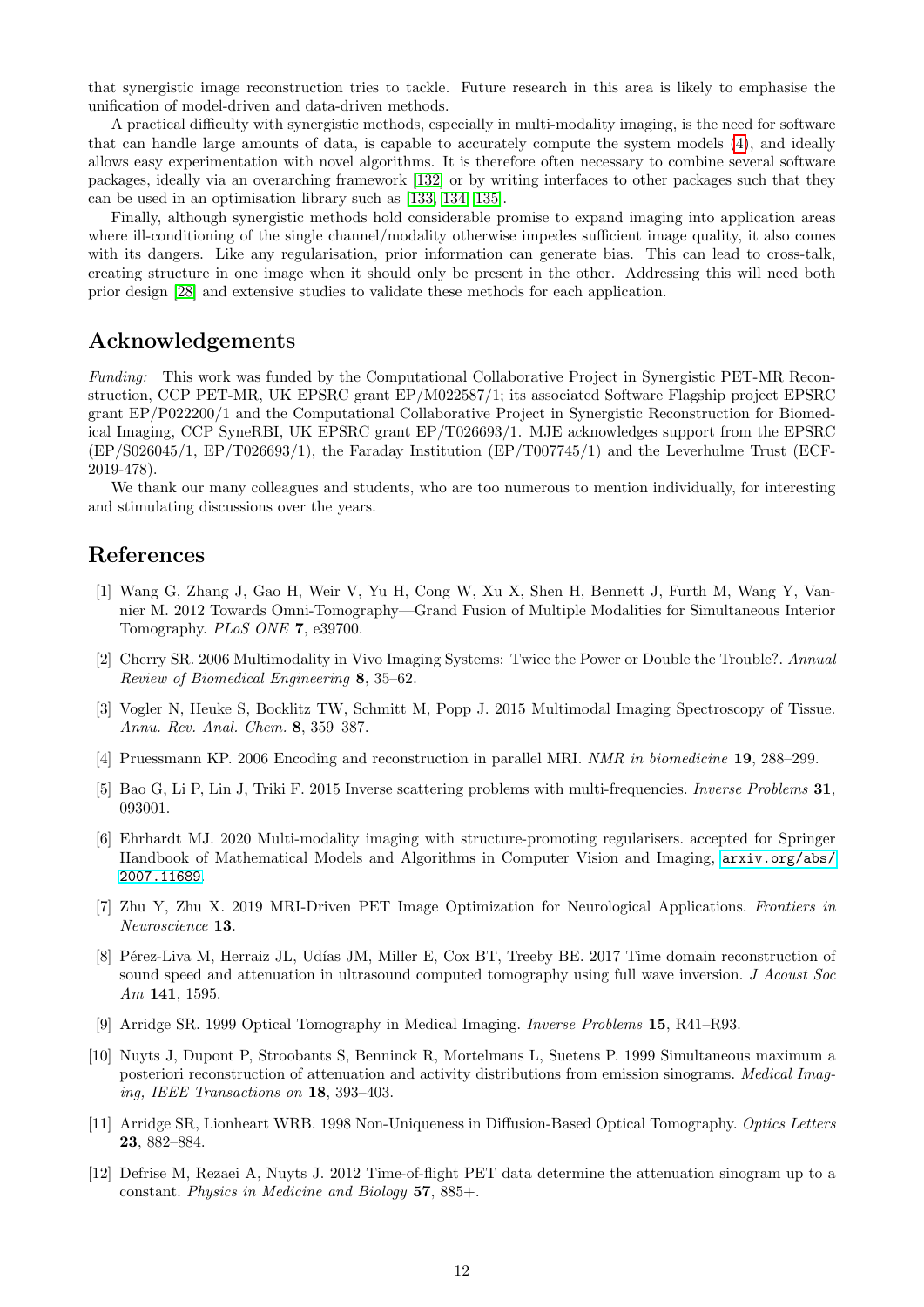- <span id="page-12-0"></span>[13] Rigie DS, Rivière PJL. 2015 Joint reconstruction of multi-channel, spectral CT data via constrained total nuclear variation minimization. Physics in Medicine and Biology 60, 1741–1762.
- <span id="page-12-1"></span>[14] Niu S, Yu G, Ma J, Wang J. 2018 Nonlocal low-rank and sparse matrix decomposition for spectral CT reconstruction. Inverse Problems 34.
- <span id="page-12-2"></span>[15] Kazantsev D, Jørgensen JS, Andersen MS, Lionheart WR, Lee PD, Withers PJ. 2018 Joint image reconstruction method with correlative multi-channel prior for X-ray spectral computed tomography. Inverse Problems 34.
- <span id="page-12-3"></span>[16] Wu W, Zhang Y, Wang Q, Liu F, Luo F, Yu H. 2018 Spatial-spectral cube matching frame for spectral CT reconstruction. Inverse Problems 34.
- <span id="page-12-4"></span>[17] Hu Y, Nagy JG, Zhang J, Andersen MS. 2019 Nonlinear optimization for mixed attenuation polyenergetic image reconstruction. Inverse Problems 35.
- <span id="page-12-5"></span>[18] Abascal JFPJ, Ducros N, Peyrin F. 2018 Nonlinear material decomposition using a regularized iterative scheme based on the Bregman distance. Inverse Problems 34.
- <span id="page-12-6"></span>[19] Kai C, Min J, Yu J, Yi S. 2019 Multi-energy CT reconstruction using nonlocal total nuclear generalized variation. .
- <span id="page-12-7"></span>[20] Malone E, dos Santos GS, Holder D, Arridge S. 2014 Multifrequency electrical impedance tomography using spectral constraints. IEEE Trans Med Imaging 33, 340–350.
- <span id="page-12-8"></span>[21] Malone E, dos Santos G, Holder D, Arridge S. 2015 A reconstruction-classification method for multifrequency electrical impedance tomography. IEEE transactions on medical imaging 34, 1486–1497.
- <span id="page-12-9"></span>[22] Corlu A, Choe R, Durduran T, Lee K, Schweiger M, Arridge S, Hillman E, Yodh A. 2005 Diffuse optical tomography with spectral constraints and wavelength optimization. Applied Optics 44, 2082–2089.
- <span id="page-12-10"></span>[23] Razansky D, Distel M, Vinegoni C, Ma R, Perrimon N, Köster, W. R, Ntziachristos V. 2009 Multispectral opto-acoustic tomography of deep-seated fluorescent proteins in vivo. Nature Photonics 3, 412–417.
- <span id="page-12-11"></span>[24] Cox B, Arridge S, Beard P. 2009 Estimating chromophore distributions from multiwavelength photoacoustic images. Journal Optical Society America A 26, 443–455.
- <span id="page-12-12"></span>[25] Bal G, Ren K. 2012 On multi-spectral quantitative photoacoustic tomography in diffusive regime. Inv. Prob. 28, 025010.
- <span id="page-12-13"></span>[26] An L, Cox B. 2018 Estimating relative chromophore concentrations from multiwavelength photoacoustic images using independent component analysis. Journal of biomedical optics 23, 076007.
- <span id="page-12-14"></span>[27] Blumensath T, Boardman R. 2015 Non-convexly constrained image reconstruction from nonlinear tomographic X-ray measurements. Philosophical Transactions of the Royal Society A 373, 20140393.
- <span id="page-12-15"></span>[28] Wang W, Tilley S, Tivnan M, Stayman JW. 2019 Local response prediction in model-based CT material decomposition. Proceedings of SPIE–the International Society for Optical Engineering 11072.
- <span id="page-12-16"></span>[29] Bousse A et al.. 2016 Joint Activity/Attenuation Reconstruction in SPECT Using Photopeak and Scatter Sinograms. IEEE NSS/MIC Conf. Rec.
- <span id="page-12-17"></span>[30] Courdurier M, Monard F, Osses A, Romero F. 2015 Simultaneous source and attenuation reconstruction in SPECT using ballistic and single scattering data. Inverse Problems 31, 095002 (30pp).
- <span id="page-12-18"></span>[31] Rahman MA, Zhu Y, Clarkson E, Kupinski MA, Frey EC, Jha AK. 2020 Fisher information analysis of listmode SPECT emission data for joint estimation of activity and attenuation distribution. Inverse Problems 36, 084002.
- <span id="page-12-19"></span>[32] Berker Y, Schulz V, Karp JS. 2019 Algorithms for joint activity–attenuation estimation from positron emission tomography scatter. EJNMMI Physics 6.
- <span id="page-12-20"></span>[33] Berker Y, Karp JS, Schulz V. 2017 Joint Reconstruction of PET Attenuation and Activity from Scattered and Unscattered Data. IEEE NSS/MIC Conference Record.
- <span id="page-12-21"></span>[34] Brusaferri L, Bousse A, Emond EC, Brown R, Tsai YJ, Atkinson D, Ourselin S, Watson CC, Hutton BF, Arridge S, Thielemans K. 2020 Joint Activity and Attenuation Reconstruction From Multiple Energy Window Data With Photopeak Scatter Re-Estimation in Non-TOF 3-D PET. IEEE Transactions on Radiation and Plasma Medical Sciences 4, 410–421.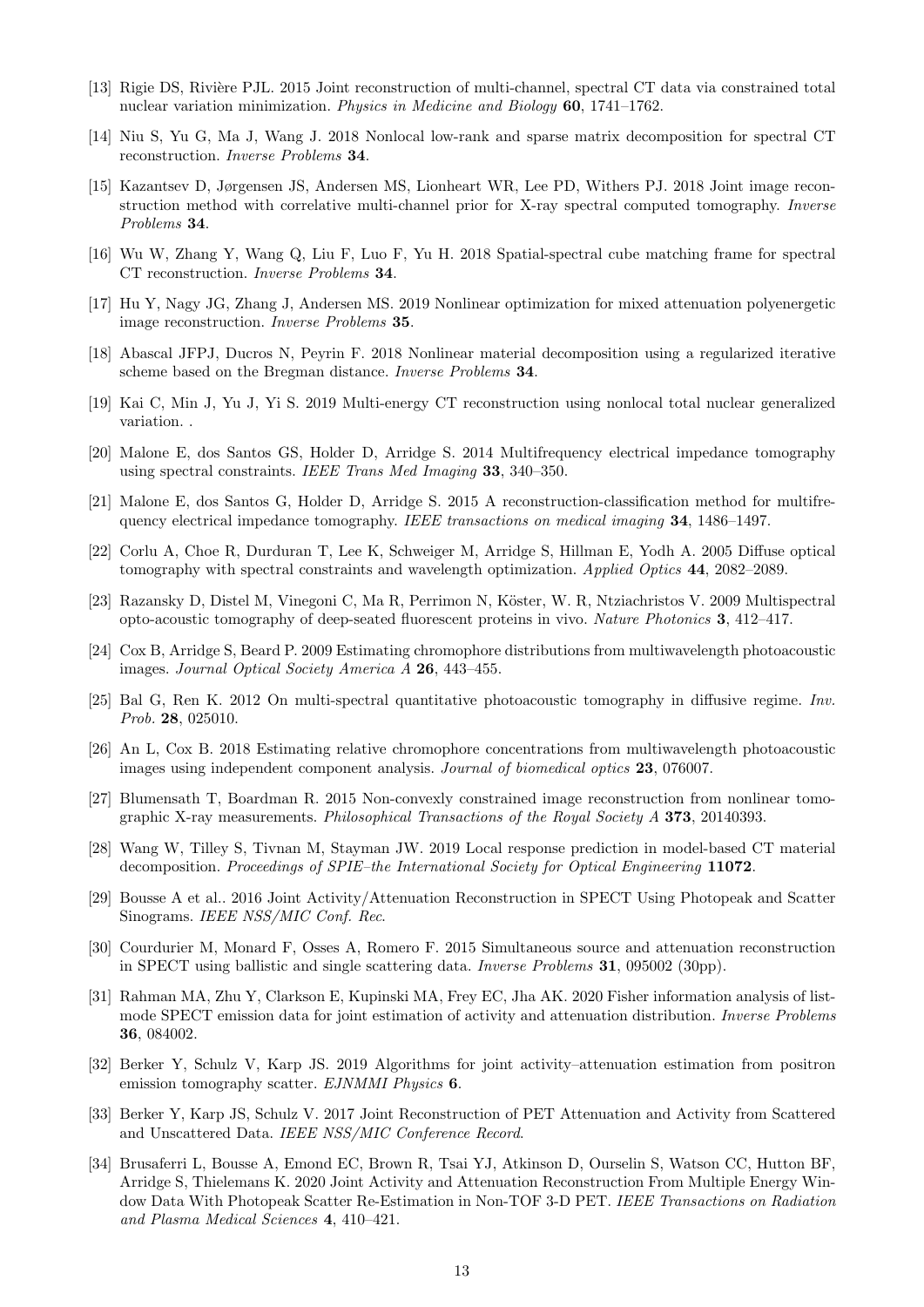- <span id="page-13-0"></span>[35] Tr´emoulh´eac B, Dikaios N, Atkinson D, Arridge S. 2014 Dynamic MR image reconstruction—separation from undersampled (k-t)-space via low-rank plus sparse prior. IEEE Trans. Med. Imaging 33, 1689––1701.
- <span id="page-13-1"></span>[36] Otazo R, Candès E, Sodickson DK. 2015 Low-rank plus sparse matrix decomposition for accelerated dynamic MRI with separation of background and dynamic components. *Magn. Reson. Med.* **73**, 1125–1136.
- <span id="page-13-2"></span>[37] Chen GH, Tang J, Leng S. 2008 Prior image constrained compressed sensing (PICCS): a method to accurately reconstruct dynamic CT images from highly undersampled projection data sets. Medical Physics 35, 660–663.
- <span id="page-13-3"></span>[38] Prince S, Kolehmainen V, Kaipio J, Franceschini M, Boas D, Arridge S. 2003 Time-series estimation of biological factors in optical diffusion tomography. Physics in medicine  $\mathcal B$  biology 48, 1491.
- <span id="page-13-4"></span>[39] Wang G, Qi J. 2013 Direct Estimation of Kinetic Parametric Images for Dynamic PET. Theranostics 3, 802–815.
- <span id="page-13-5"></span>[40] Reader AJ, Verhaeghe J. 2014 4D image reconstruction for emission tomography. Physics in Medicine and Biology 59, R371–R418.
- <span id="page-13-6"></span>[41] Gallezot JD, Lu Y, Naganawa M, Carson RE. 2020 Parametric Imaging With PET and SPECT. IEEE Transactions on Radiation and Plasma Medical Sciences 4, 1–23.
- <span id="page-13-7"></span>[42] Rasch J, Kolehmainen V, Nivajarvi R, Kettunen M, Gröhn O, Burger M, Brinkmann EM. 2018 Dynamic MRI reconstruction from undersampled data with an anatomical prescan. Inverse Problems 34.
- <span id="page-13-8"></span>[43] Cruz G, Jaubert O, Botnar R, Prieto C. 2019 Cardiac magnetic resonance fingerprinting: Technical developments and initial clinical validation. Current cardiology reports 21, 91.
- <span id="page-13-9"></span>[44] Bilgic B, Goyal VK, Adalsteinsson E. 2011 Multi-Contrast Reconstruction with Bayesian Compressed Sensing. Magnetic Resonance in Medicine 66, 1601–15.
- <span id="page-13-10"></span>[45] Huang J, Chen C, Axel L. 2014 Fast Multi-contrast MRI Reconstruction. Magnetic Resonance Imaging 32, 1344–52.
- <span id="page-13-11"></span>[46] Xiang L, Chen Y, Chang W, Zhan Y, Lin W, Wang Q, Shen D. 2019 Deep-Learning-Based Multi-Modal Fusion for Fast MR Reconstruction. IEEE Transactions on Biomedical Engineering 66, 2105–2114.
- <span id="page-13-12"></span>[47] Ma D, Gulani V, Seiberlich N, Liu K, Sunshine JL, Duerk JL, Griswold MA. 2013 Magnetic Resonance Fingerprinting. Nature 495, 187–92.
- <span id="page-13-13"></span>[48] Tang S, Fernandez-Granda C, Lannuzel S, Bernstein B, Lattanzi R, Cloos M, Knoll F, Asslander J. 2018 Multicompartment magnetic resonance fingerprinting. Inverse Problems 34.
- <span id="page-13-14"></span>[49] Sodickson DK, Feng L, Knoll F, Cloos M, Ben-Eliezer N, Axel L, Chandarana H, Block KT, Otazo R. 2015 The Rapid Imaging Renaissance: Sparser Samples, Denser Dimensions, and Glimmerings of a Grand Unified Tomography. In Proceedings of SPIE vol. 9417 pp. 94170G1–14.
- <span id="page-13-15"></span>[50] Ehrhardt MJ, Thielemans K, Pizarro L, Atkinson S, Ourselin S, Hutton BF, Arridge SR. 2015 Joint reconstruction of PET-MRI by exploiting structural similarity. Inverse Problems 31.
- <span id="page-13-16"></span>[51] Rasch J, Brinkmann EM, Burger M. 2018 Joint reconstruction via coupled Bregman iterations with applications to PET-MR imaging. Inverse Problems 34.
- <span id="page-13-17"></span>[52] Deidda D, Karakatsanis NA, Robson PM, Tsai YJ, Efthimiou N, Thielemans K, Fayad ZA, Aykroyd RG, Tsoumpas C. 2019 Hybrid PET–MR list-mode kernelized expectation maximization reconstruction. Inverse Problems 35.
- <span id="page-13-18"></span>[53] Matthews TP, Anastasio MA. 2017 Joint reconstruction of the initial pressure and speed of sound distributions from combined photoacoustic and ultrasound tomography measurements. Inverse Problems 33.
- <span id="page-13-19"></span>[54] Haber E, Oldenburg D. 1997 Joint inversion: a structural approach. Inverse Problems 13, 63.
- <span id="page-13-20"></span>[55] Haber E, Holtzman Gazit M. 2013 Model Fusion and Joint Inversion. Surv. Geophys. 34, 675–695.
- <span id="page-13-21"></span>[56] Gallardo LA, Meju MA. 2003 Characterization of heterogeneous near-surface materials by joint 2D inversion of DC resistivity and seismic data. Geophys. Res. Lett. 30, 1658.
- <span id="page-13-22"></span>[57] Gallardo LA, Meju MA. 2004 Joint two-dimensional DC resistivity and seismic travel time inversion with cross-gradients constraints. J. Geophys. Res.: Solid Earth 109, B03311.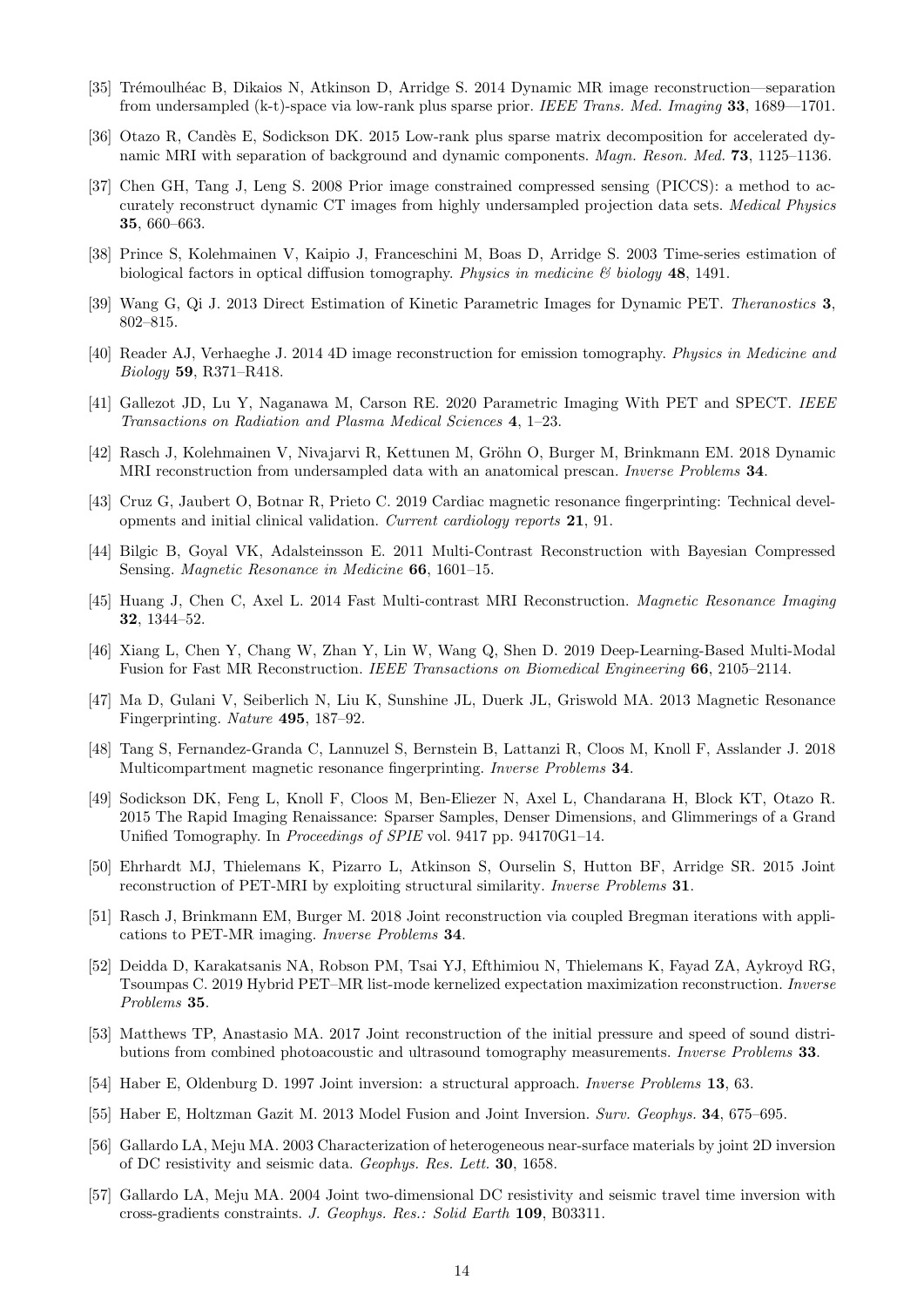- <span id="page-14-0"></span>[58] Gallardo LA. 2007 Multiple cross-gradient joint inversion for geospectral imaging. Geophys. Res. Lett. 34, L19301.
- <span id="page-14-1"></span>[59] Gallardo LA, Meju MA. 2011 Structure-coupled multiphysics imaging in geophysical sciences. Rev. Geophys. 49, RG1003.
- <span id="page-14-2"></span>[60] Rovetta D, Colombo D. 2018 Analysis of inter-domain coupling constraints for multi-physics joint inversion. Inverse Problems 34.
- <span id="page-14-3"></span>[61] Crestel B, Stadler G, Ghattas O. 2019 A comparative study of structural similarity and regularization for joint inverse problems governed by PDEs. Inverse Problems 35.
- <span id="page-14-4"></span>[62] Arridge SR, Scherzer O. 2012 Imaging from coupled physics. Inverse Problems 28, 080201.
- <span id="page-14-5"></span>[63] Elbau P, Mindrinos L, Scherzer O. 2018 Quantitative reconstructions in multi-modal photoacoustic and optical coherence tomography imaging. Inverse Problems 34.
- <span id="page-14-6"></span>[64] Smyl D, Antin KN, Liu D, Bossuyt S. 2018 Coupled digital image correlation and quasi-static elasticity imaging of inhomogeneous orthotropic composite structures. Inverse Problems 34.
- <span id="page-14-7"></span>[65] Adesokan BJ, Knudsen K, Krishnan VP, Roy S. 2018 A fully non-linear optimization approach to acoustoelectric tomography. Inverse Problems 34.
- <span id="page-14-8"></span>[66] Kaipio JP, Kolehmainen V, Vauhkonen M, Somersalo E. 1999 Inverse problems with structural prior information. Inverse Problems 15, 713.
- <span id="page-14-9"></span>[67] Burger M, Osher S. 2013 A Guide to the TV Zoo. In Level Set and PDE Based Reconstruction Methods in Imaging vol. 2090Lecture Notes in Mathematics pp. 1–70. Cham: Springer International Publishing.
- <span id="page-14-10"></span>[68] Bredies K, Kunisch K, Pock T. 2010 Total Generalized Variation. SIAM Journal on Imaging Sciences 3, 492–526.
- <span id="page-14-11"></span>[69] Ehrhardt MJ, Betcke MM. 2016 Multicontrast MRI reconstruction with structure-guided total variation. SIAM Journal on Imaging Sciences 9, 1084–1106.
- <span id="page-14-12"></span>[70] Bredies K, Holler M. 2020 Higher-order total variation approaches and generalisations. Inverse Problems 36, 123001.
- <span id="page-14-13"></span>[71] Fessler J, Clinthorne N, Rogers W. 1992 Regularized emission image reconstruction using imperfect side information. IEEE Transactions on Nuclear Science 39, 1464–1471.
- <span id="page-14-14"></span>[72] Leahy R, Yan X. 1991 Incorporation of anatomical MR data for improved functional imaging with PET. In 12th Int. Conf. Information Processing in Medical Imaging, (Wye, UK, 7–12 July 1991) p. 105–120. Springer (Berlin).
- <span id="page-14-15"></span>[73] Bowsher JE, Yuan H, Hedlund L, Turkington T, Akabani G, Badea A, Kurylo W, Wheeler C, Cofer G, Dewhirst M, Johnson GA. 2004 Utilizing MRI information to estimate F18-FDG distributions in rat flank tumors. IEEE Nuclear Science Symp. and Medical Imaging Conf. p. 2488–92.
- <span id="page-14-16"></span>[74] Ellis S, Mallia A, McGinnity CJ, Cook GJR, Reader AJ. 2018 Multitracer Guided PET Image Reconstruction. IEEE Transactions on Radiation and Plasma Medical Sciences 2, 499–509.
- <span id="page-14-17"></span>[75] Bland J, Mehranian A, Belzunce MA, Ellis S, Costa-Luis Cd, McGinnity CJ, Hammers A, Reader AJ. 2019 Intercomparison of MR-informed PET image reconstruction methods. Medical Physics 46, 5055–5074.
- <span id="page-14-18"></span>[76] Wang G, Qi J. 2015 PET Image Reconstruction Using Kernel Method. IEEE Transactions on Medical Imaging 34, 61–71.
- <span id="page-14-19"></span>[77] Hutchcroft W, Wang G, Chen KT, Catana C, Qi J. 2016 Anatomically-aided PET reconstruction using the kernel method. Physics in Medicine and Biology 61, 6668–6683.
- <span id="page-14-20"></span>[78] Novosad P, Reader AJ. 2016 MR-guided dynamic PET reconstruction with the kernel method and spectral temporal basis functions. Physics in Medicine and Biology 61, 4624–4644.
- <span id="page-14-21"></span>[79] Marquis H, Deidda D, Gillman A, Willowson K, Gholami Y, Hioki T, Eslick E, Thielemans K, Bailey D. 2021 Theranostic SPECT Reconstruction for Improved Resolution: Application to Radionuclide Therapy Dosimetry. European Journal of Nuclear Medicine and Molecular Imaging Physics. accepted.
- <span id="page-14-22"></span>[80] Baikejiang R, Zhao Y, Fite BZ, Ferrara KW, Li C. 2017a Anatomical image-guided fluorescence molecular tomography reconstruction using kernel method. Journal of Biomedical Optics 22, 055001.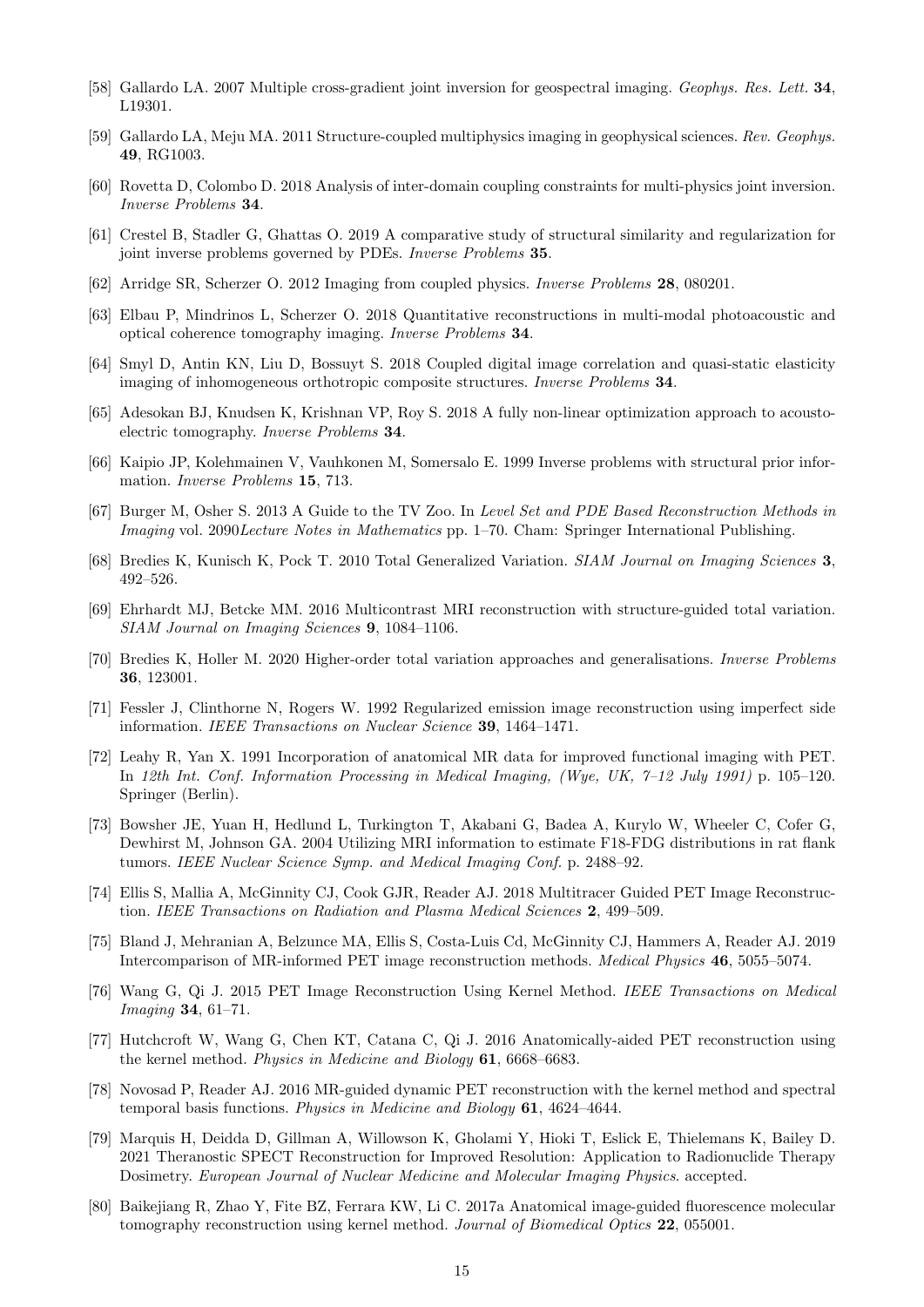- <span id="page-15-0"></span>[81] Baikejiang R, Zhang W, Zhu D, Hernandez AM, Shakeri SA, Wang G, Qi J, Boone JM, Li C. 2017b Kernelbased anatomically-aided diffuse optical tomography reconstruction. Biomedical Physics & Engineering Express 3, 055002.
- <span id="page-15-1"></span>[82] Wang G. 2019 High Temporal-Resolution Dynamic PET Image Reconstruction Using a New Spatiotemporal Kernel Method. IEEE Transactions on Medical Imaging 38, 664–674.
- <span id="page-15-2"></span>[83] Bland J, Belzunce MA, Ellis S, McGinnity CJ, Hammers A, Reader AJ. 2018 Spatially Compact MR-Guided Kernel EM for PET Image Reconstruction. IEEE Transactions on Radiation and Plasma Medical Sciences 2, 470–482.
- <span id="page-15-3"></span>[84] Tang J, Yang B, Wang Y, Ying L. 2016 Sparsity-constrained PET image reconstruction with learned dictionaries. Physics in Medicine and Biology 61, 6347–6368.
- <span id="page-15-4"></span>[85] Tahaei MS, Reader AJ. 2016 Patch-based image reconstruction for PET using prior-image derived dictionaries. Physics in Medicine and Biology 61, 6833–6855.
- <span id="page-15-5"></span>[86] Sudarshan VP, Chen Z, Awate SP. 2018 Joint PET+MRI Patch-Based Dictionary for Bayesian Random Field PET Reconstruction. In Frangi AF, Schnabel JA, Davatzikos C, Alberola-López C, Fichtinger G, editors, Medical Image Computing and Computer Assisted Intervention – MICCAI 2018 Lecture Notes in Computer Science pp. 338–346 Cham. Springer International Publishing.
- <span id="page-15-6"></span>[87] Heinrich MP, Simpson IJ, Papież BW, Brady SM, Schnabel JA. 2016 Deformable image registration by combining uncertainty estimates from supervoxel belief propagation. Medical Image Analysis 27, 57–71.
- <span id="page-15-7"></span>[88] Jiao J, Markiewicz P, Burgos N, Atkinson D, Hutton B, Arridge S, Ourselin S. 2015 Detail-Preserving PET Reconstruction with Sparse Image Representation and Anatomical Priors. In Ourselin S, Alexander DC, Westin CF, Cardoso MJ, editors, *Information Processing in Medical Imaging* Lecture Notes in Computer Science pp. 540–551 Cham. Springer International Publishing.
- <span id="page-15-8"></span>[89] Ehrhardt MJ, Thielemans K, Pizarro L, Atkinson D, Ourselin S, Hutton BF, Arridge SR. 2015 Joint reconstruction of PET-MRI by exploiting structural similarity. Inverse Problems 31, 015001.
- <span id="page-15-9"></span>[90] He X, Cheng L, Fessler JA, Frey EC. 2011 Regularized image reconstruction algorithms for dual-isotope myocardial perfusion SPECT (MPS) imaging using a cross-tracer prior. IEEE Trans Med Imaging 30, 1169–1183.
- <span id="page-15-10"></span>[91] Chen C, Li Y, Huang J. 2013 Calibrationless Parallel MRI with Joint Total Variation Regularization. In Medical Image Computing and Computer-Assisted Intervention pp. 106–114.
- <span id="page-15-11"></span>[92] Bresson X, Chan TF. 2008 Fast dual minimization of the vectorial total variation norm and applications to color image processing. *Inverse Problem & Imaging* 2, 455.
- <span id="page-15-12"></span>[93] Moreno JC, Prasath VBS, Neves JC. 2016 Color image processing by vectorial total variation with gradient channels coupling. Inverse Problems & Imaging 10, 461.
- <span id="page-15-13"></span>[94] Knoll F, Koesters T, Otazo R, Block T, Feng L, Vunckx K, Faul D, Nuyts J, Boada F, Sodickson DK. 2014 Joint reconstruction of simultaneously acquired MR-PET data with multi sensor compressed sensing based on a joint sparsity constraint. In PSMR 2013 vol. 1 pp. A26+.
- <span id="page-15-14"></span>[95] Ehrhardt MJ, Arridge SR. 2014 Vector-Valued Image Processing by Parallel Level Sets. IEEE Trans. Med. Processing 23, 9–18.
- <span id="page-15-15"></span>[96] Ehrhardt MJ. 2015 Joint Reconstruction for Multi-Modality Imaging with Common Structure. Phd thesis University College London.
- <span id="page-15-16"></span>[97] Holt KM. 2014 Total Nuclear Variation and Jacobian Extensions of Total Variation for Vector Fields. IEEE Transactions on Image Processing 23, 3975–3989.
- <span id="page-15-17"></span>[98] Wu Z, Wang Q, Jin J, Shen Y. 2017 Structure tensor total variation-regularized weighted nuclear norm minimization for hyperspectral image mixed denoising. Signal Processing 131, 202–219.
- <span id="page-15-18"></span>[99] Knoll F, Holler M, Koesters T, Otazo R, Bredies K, Sodickson DK. 2017 Joint MR-PET reconstruction using a multi-channel image regularizer. IEEE Trans. Med. Imaging 36, 1–16.
- <span id="page-15-19"></span>[100] Koenderink JJ. 1990 Solid Shape. MIT Press.
- <span id="page-15-20"></span>[101] Romeny BMH. 1994 Geometry-Driven Diffusion in Computer Vision. Kluwer Academic.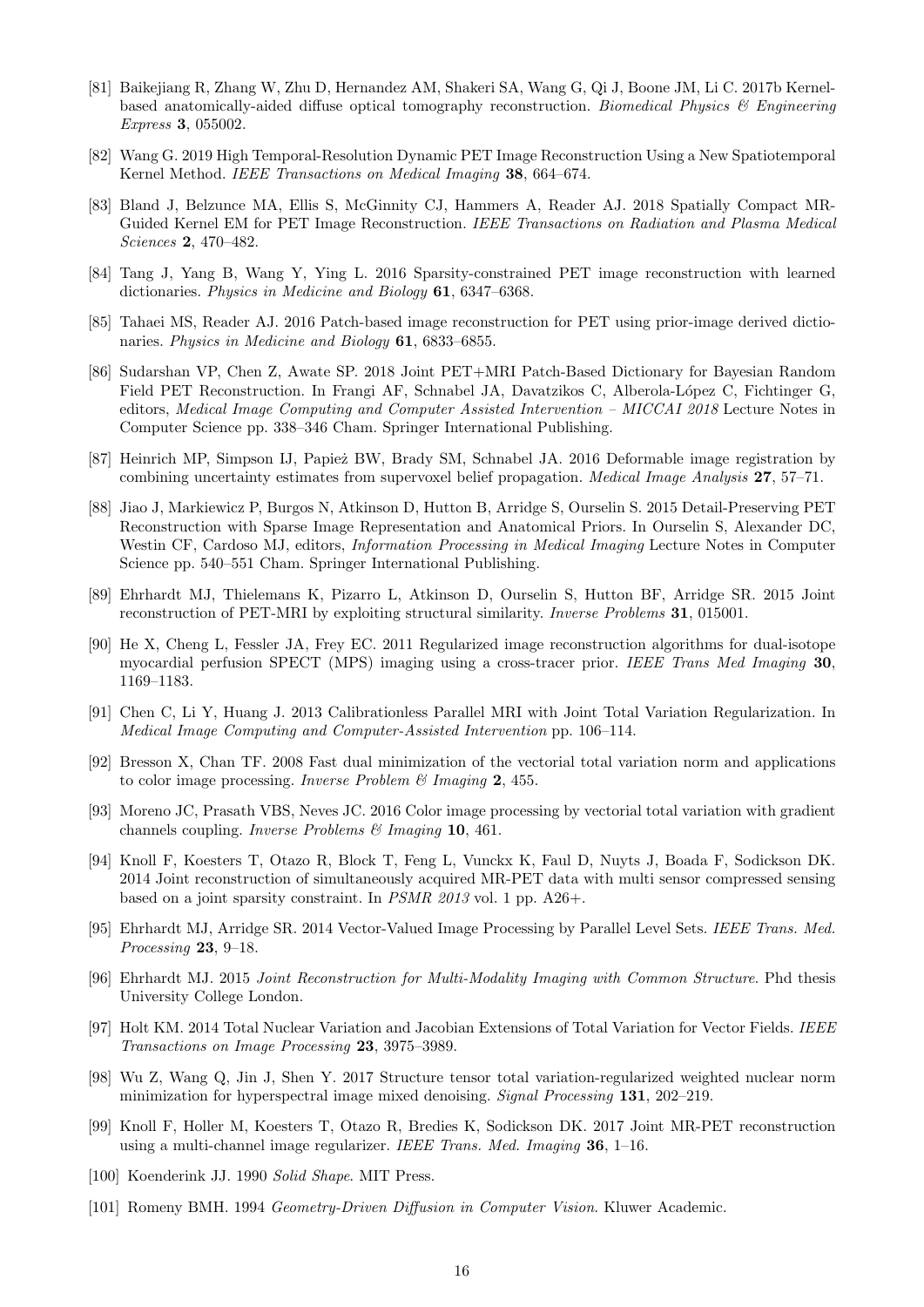- <span id="page-16-0"></span>[102] Weickert J. 1998 Anisotropic Diffusion in Image Processing. Teubner Stuttgart.
- <span id="page-16-1"></span>[103] Maes F, Collignon A, Vandermeulen D, Marchal G, Suetens P. 1997 Multimodality image registration by maximization of mutual information. IEEE Transactions on Medical Imaging 16, 187–198.
- <span id="page-16-2"></span>[104] Nuyts J. 2007 The use of mutual information and joint entropy for anatomical priors in emission tomography. In Nuclear Science Symp. Conf. Record p. 4149–4154.
- <span id="page-16-3"></span>[105] Somayajula S, Asma E, Leahy RM. 2005 PET image reconstruction using anatomical information through mutual information based priors. IEEE Nuclear Science Symposium Conference Record 5, 2722–2726.
- <span id="page-16-4"></span>[106] Panagiotou C, Somayajula S, Gibson A, Schweiger M, Leahy RM, Arridge S. 2009 Information Theoretic Regularization in Diffuse Optical Tomography. J. Opt. Soc. Am. A 26, 1277–1290.
- <span id="page-16-5"></span>[107] Somayajula S, Panagiotou C, Rangarajan A, Li Q, Arridge S, Leahy R. 2011 PET Image Reconstruction Using Information Theoretic Anatomical Priors. IEEE Trans Med Imag 30, 537–549.
- <span id="page-16-6"></span>[108] Tang J, Rahmim A. 2019 Bayesian PET image reconstruction incorporating anato-functional joint entropy. Physics in Medicine and Biology 54, 7063–7075.
- <span id="page-16-7"></span>[109] Mehranian A, Belzunce MA, Niccolini F, Politis M, Prieto C, Turkheimer F, Hammers A, Reader AJ. 2017 PET image reconstruction using multi-parametric anato-functional priors. Physics in Medicine and Biology 62, 5975–6007.
- <span id="page-16-8"></span>[110] Tang J, Rahmim A. 2015 Anatomy assisted PET image reconstruction incorporating multi-resolution joint entropy. Physics in Medicine and Biology.
- <span id="page-16-9"></span>[111] Arridge S, Simmons A. 1997 Multi-Spectral Probabilistic Diffusion Using Bayesian Classification. In ter Haar Romeny B, Florak L, Koenderink J, Viergever M, editors, Scale-Space Theory in Computer Vision : Proc. First Intl. conf., Scale-Space '97, Utrecht, The Netherlands pp. 224–235. Springer-Verlag (Berlin).
- <span id="page-16-10"></span>[112] Gabay D, Mercier B. 1976 A Dual Algorithm for the Solution of Nonlinear Variational Problems via Finite Element Approximation. Computers  $\mathcal{C}$  Mathematics with Applications 2, 17–40.
- <span id="page-16-11"></span>[113] Mehranian A, Belzunce MA, Prieto C, Hammers A, Reader AJ. 2018 Synergistic PET and SENSE MR Image Reconstruction Using Joint Sparsity Regularization. IEEE Transactions on Medical Imaging 37, 20–34.
- <span id="page-16-12"></span>[114] Mehranian A, Belzunce MA, McGinnity CJ, Bustin A, Prieto C, Hammers A, Reader AJ. 2019 Multimodal synergistic PET and MR reconstruction using mutually weighted quadratic priors. Magnetic resonance in medicine 81, 2120–2134.
- <span id="page-16-13"></span>[115] Osher S, Burger M, Goldfarb D, Xu J, Yin W. 2005 An Iterative Regularization Method for Total Variation-based Image Restoration. Multiscale Modelling and Simulation 4, 460–489.
- <span id="page-16-14"></span>[116] Benning M, Burger M. 2018 Modern regularization methods for inverse problems. Acta Numerica 27, 1–111.
- <span id="page-16-15"></span>[117] Moeller M, Brinkmann E, Burger M, Seybold T. 2014 Color Bregman TV. SIAM J. Imaging Sci. 7, 2771–2806.
- <span id="page-16-16"></span>[118] Sudarshan VP, Egan GF, Chen Z, Awate SP. 2020 Joint PET-MRI image reconstruction using a patchbased joint-dictionary prior. Medical Image Analysis 62, 101669.
- <span id="page-16-17"></span>[119] Song P, Weizman L, Mota JF, Eldar YC, Rodrigues MR. 2020 Coupled Dictionary Learning for Multi-Contrast MRI Reconstruction. IEEE Transactions on Medical Imaging 39.
- <span id="page-16-18"></span>[120] Deidda D, Karakatsanis NA, Robson PM, Efthimiou N, Fayad ZA, Aykroyd RG, Tsoumpas C. 2019 Effect of PET-MR Inconsistency in the Kernel Image Reconstruction Method. IEEE Transactions on Radiation and Plasma Medical Sciences 3, 400–409.
- <span id="page-16-19"></span>[121] Bungert L, Coomes DA, Ehrhardt MJ, Rasch J, Reisenhofer R, Schönlieb CB. 2018 Blind image fusion for hyperspectral imaging with the directional total variation. Inverse Problems 34, 044003.
- <span id="page-16-20"></span>[122] Bungert L, Ehrhardt MJ. 2020 Robust Image Reconstruction with Misaligned Structural Information. arXiv:2004.00589 [cs, eess, math].
- <span id="page-16-21"></span>[123] Tsai YJ, Bousse A, Arridge S, Stearns CW, Hutton BF, Thielemans K. 2020 Penalized PET/CT Reconstruction Algorithms with Automatic Realignment for Anatomical Priors. IEEE Transactions on Radiation and Plasma Medical Sciences pp. 1–1.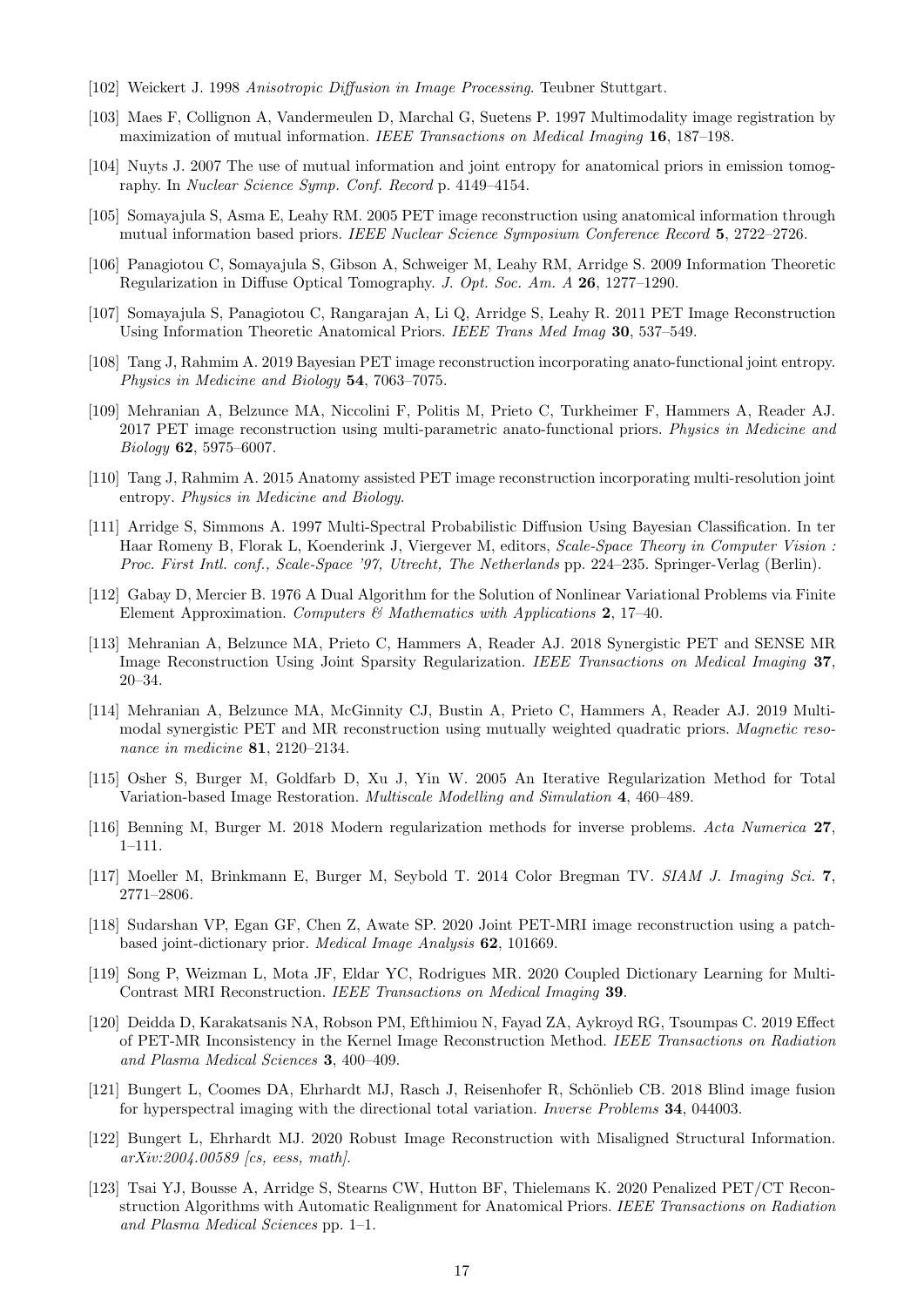- <span id="page-17-0"></span>[124] Batchelor PG, Atkinson D, Irarrazaval P, Hill DLG, Hajnal J, Larkman D. 2005 Matrix description of general motion correction applied to multishot images. Magn. Reson. Med. 54, 1273–1280.
- <span id="page-17-1"></span>[125] Bousse A, Bertolli O, Atkinson D, Arridge S, Ourselin S, Hutton BF, Thielemans K. 2016 Maximum-Likelihood Joint Image Reconstruction/Motion Estimation in Attenuation-Corrected Respiratory Gated PET/CT Using a Single Attenuation Map. IEEE Transactions on Medical Imaging 35, 217–228.
- <span id="page-17-2"></span>[126] Ruan D, Fessler JA, Esedoglu S. 2008 Discontinuity preserving regularization for modeling sliding in medical image registration. In 2008 IEEE Nuclear Science Symposium Conference Record pp. 5304–5308.
- <span id="page-17-3"></span>[127] Fieseler M, Gigengack F, Jiang X, Schäfers KP. 2014 Motion Correction of Whole-Body PET Data with a Joint PET-MRI Registration Functional. BioMedical Engineering OnLine 13, S2.
- <span id="page-17-4"></span>[128] Kolbitsch C, Neji R, Fenchel M, Schuh A, Mallia A, Marsden P, Schaeffter T. 2018 Joint cardiac and respiratory motion estimation for motion-corrected cardiac PET-MR. Physics in Medicine  $\mathcal{B}'$  Biology 64, 015007.
- <span id="page-17-5"></span>[129] Arridge S, Maass P, Öktem O, Schönlieb CB. 2019 Solving inverse problems using data-driven models. Acta Numerica 28, 1–174.
- <span id="page-17-6"></span>[130] Hammernik K, Knoll F. 2020 Chapter 2 - Machine learning for image reconstruction. In Zhou SK, Rueckert D, Fichtinger G, editors, Handbook of Medical Image Computing and Computer Assisted Intervention pp. 25–64. Academic Press.
- <span id="page-17-7"></span>[131] Reader AJ, Corda G, Mehranian A, Costa-Luis Cd, Ellis S, Schnabel JA. 2020 Deep Learning for PET Image Reconstruction. IEEE Transactions on Radiation and Plasma Medical Sciences pp. 1–1.
- <span id="page-17-8"></span>[132] Ovtchinnikov E, Brown R, Kolbitsch C, Pasca E, da Costa-Luis C, Gillman AG, Thomas BA, Efthimiou N, Mayer J, Wadhwa P, Ehrhardt MJ, Ellis S, Jørgensen JS, Matthews J, Prieto C, Reader AJ, Tsoumpas C, Turner M, Atkinson D, Thielemans K. 2020 SIRF: Synergistic Image Reconstruction Framework. Computer Physics Communications 249, 107087.
- <span id="page-17-9"></span>[133] Adler J, Kohr H, Ringh A, Moosmann J, sbanert, Ehrhardt MJ, Lee GR, niinimaki, bgris, Verdier O, Karlsson J, zickert, Palenstijn WJ, Oktem O, Chen C, Loarca HA, Lohmann M. 2018 Operator Discretisation Library ODL. .
- <span id="page-17-10"></span>[134] Jørgensen JS, Ametova E, Burca G, Fardell G, Papoutsellis E, Pasca E, Thielemans K, Turner M, Warr R, Lionheart WRB, Withers PJ. 2021 Core Imaging Library – Part I: a versatile Python framework for tomographic imaging.  $arXiv:2102.04560$  [cs, math]. arXiv: 2102.04560.
- <span id="page-17-11"></span>[135] Papoutsellis E, Ametova E, Delplancke C, Fardell G, Jørgensen JS, Pasca E, Turner M, Warr R, Lionheart WRB, Withers PJ. 2021 Core Imaging Library – Part II: Multichannel reconstruction for dynamic and spectral tomography.  $arXiv:2102.06126$  [physics]. arXiv: 2102.06126.
- <span id="page-17-12"></span>[136] Scherzer O, Grasmair M, Grossauer H, Haltmeier M, Lenzen F. 2008 Variational Methods in Imaging vol. 167Applied Mathematical Sciences Series. Springer-Verlag, New York 1 edition.
- <span id="page-17-13"></span>[137] Ito K, Jin B. 2014 Inverse Problems - Tikhonov Theory and Algorithms. World Scientific.
- <span id="page-17-14"></span>[138] Perona P, Malik J. 1990 Scale-Space and Edge Detection Using Anisotropic Diffusion. IEEE Transactions on Pattern Analysis and Machine Intelligence 12, 629–639.
- <span id="page-17-15"></span>[139] Geman S, Geman D. 1984 Stochastic relaxation, Gibbs distributions, and the Bayesian restoration of images. IEEE Transactions on Pattern Analysis and Machine Intelligence 13, 413–25.
- <span id="page-17-16"></span>[140] Gilboa G, Osher S. 2007 Nonlocal linear image regularization and supervised segmentation. Multiscale Modeling and Simulation 6, 595–630.
- <span id="page-17-17"></span>[141] Smith S, Brady J. 1997 SUSAN–A New Approach to Low Level Image Processing. International Journal of Computer Vision 23, 45–78.
- <span id="page-17-18"></span>[142] Buades A, Coll B, Morel JM. 2005 A non-local algorithm for image denoising. In Computer Vision and Pattern Recognition (CVPR'05) vol. 2 pp. 60–65. IEEE.
- <span id="page-17-19"></span>[143] Belkin M, Niyogi P. 2013 Laplacian eigenmaps for dimensionality reduction and data representation. Neural Comput. 15, 1373–1396.
- <span id="page-17-20"></span>[144] Wang Z, Nasrabadi N, Huang T. 2015 Semisupervised hyperspectral classification using task-driven dictionary learning with Laplacian regularization. IEEE Trans. Geosci. Remote Sens. 53, 1161–1173.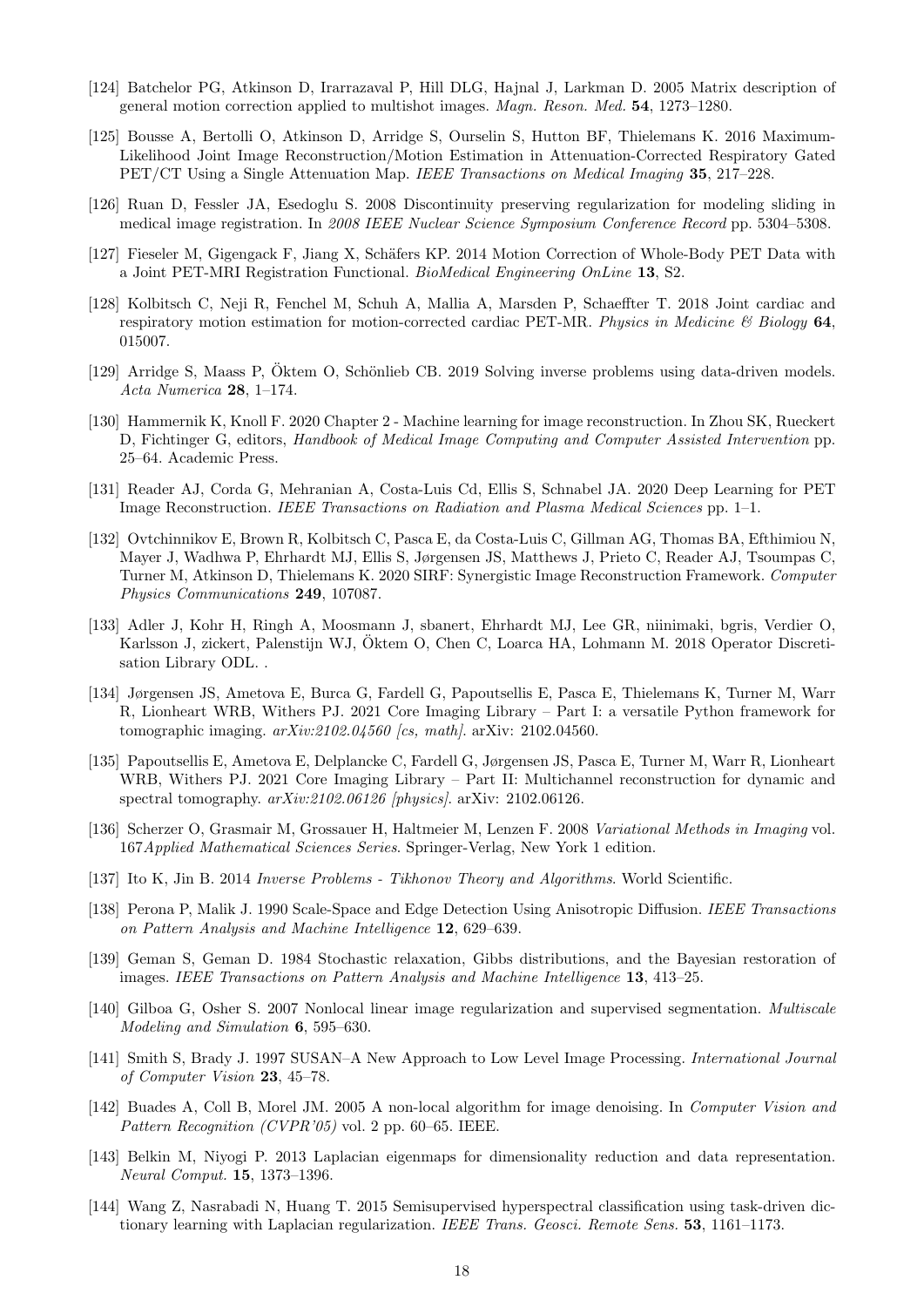- <span id="page-18-3"></span>[145] Pang J, Cheung G. 2017 Graph Laplacian Regularization for Image Denoising: Analysis in the Continuous Domain. arXiv.
- <span id="page-18-4"></span>[146] Tomasi C, Manduchi R. 1998 Bilateral filtering for gray and color images. In Sixth International Conference on Computer Vision pp. 839–846. (IEEE Cat. No.98CH36271), Bombay, India,.
- <span id="page-18-5"></span>[147] Candés EJ, Wakin MB. 2008 An Introduction To Compressive Sampling. IEEE Signal Processing Magazine 25, 21–30.
- <span id="page-18-6"></span>[148] Olshausen BA, Field DJ. 1997 Sparse coding with an overcomplete basis set: A strategy employed by V1?. Vision Research 37, 3311–3325.
- <span id="page-18-7"></span>[149] Tošić I, Frossard P. 2011 Dictionary Learning. IEEE Signal Processing Magazine 28, 27–38.
- <span id="page-18-8"></span>[150] Hofmann T, Schölkopf B, Smola AJ. 2008 Kernel Methods in Machine Learning. The Annals of Statistics 36, 1171–1220.
- <span id="page-18-10"></span>[151] Meinhardt T, Moeller M, Hazirbad C, Cremers D. 2017 Learning Proximal Operators: Using Denoising Networks for Regularizing Inverse Imaging Problems. In International Conference on Computer Vision pp. 1781–1790.
- <span id="page-18-11"></span>[152] He K, Zhang X, Ren S, Sun J. 2016 Deep residual learning for image recognition. In IEEE Conference on Computer Vision and Pattern Recognition.
- <span id="page-18-12"></span>[153] Romano Y, Elad M, Milanfar P. 2017 The little engine that could: Regularization by denoising (RED). SIAM J. Imag. Sci 10, 1804–1844.

## <span id="page-18-0"></span>A Mathematical Tools for Image Reconstruction

In this appendix we briefly outline some main concepts and methods used in image reconstruction, which we frame in the context of ill-posed inverse problems. There is an ever growing number of strategies for the design of regularisation functionals to ameliorate ill-posedness using geometrical, statistical or learned approaches. We mention some key principles here. For a general introduction to the regularization of inverse imaging problems, we refer the reader to [\[136,](#page-17-12) [137,](#page-17-13) [116\]](#page-16-14).

We note that there are some fundamental differences between the Continuous Setting and the Discrete Setting which are related through [\(2\)](#page-2-3). Any approach derived in the continuous setting needs to be discretised to allow a computational implementation. However, some approaches start directly from a discretisation, where the continuous functions are written in terms of basis functions, normally as a linear combination as in [\(2\)](#page-2-3). Regularisation can then proceed by choosing appropriate basis functions, or by adding a penalty  $\Psi(f)$  on the coefficients, or both.

### (a) Aspects of Optimisation

The fundamental algorithm to optimise the variational representation [\(3\)](#page-2-1) is gradient descent which, given an initial guess  $f^{(k)}$ , computes the iterative updates

<span id="page-18-1"></span>
$$
f^{(k+1)} = f^{(k)} - \tau_k \left( \mathcal{D}'(f^k) + \alpha \Psi'(f^k) \right)
$$
\n(36)

where  $\tau_k$  is a step length which can be constant or varying with the iterations.

Rather than an explicit classical descent strategy, a more general approach is the *Proximal Gradient Descent* (PGD) which takes the form of two steps

> <span id="page-18-9"></span>likelihood update step  $(k+1/2) = f^{(k)} - \tau_k \mathcal{D}'(f^{(k)})$  $(37)$

proximal step 
$$
f^{(k+1)} = \text{prox}_{\tau_k \alpha \Psi} \left( f^{(k+1/2)} \right)
$$
 (38)

where the proximal operator solves the auxiliary problem

$$
\text{prox}_{\tau_k \alpha \Psi}(z) = \arg \min_{f} \left\{ \Phi_z(f) := \frac{1}{2} \| f - z \|^2 + \tau_k \alpha \Psi(f) \right\} \tag{39}
$$

A possible approximate solution of the proximal step is via the evolution of a PDE induced by the form of the regularisation functional [\[136\]](#page-17-12)

<span id="page-18-2"></span>
$$
\frac{\partial f}{\partial t} = -\Phi'_{f^{(k+1/2)}}(f) = f - f^{(k+1/2)} + \tau_k \alpha \Psi'(f) \tag{40}
$$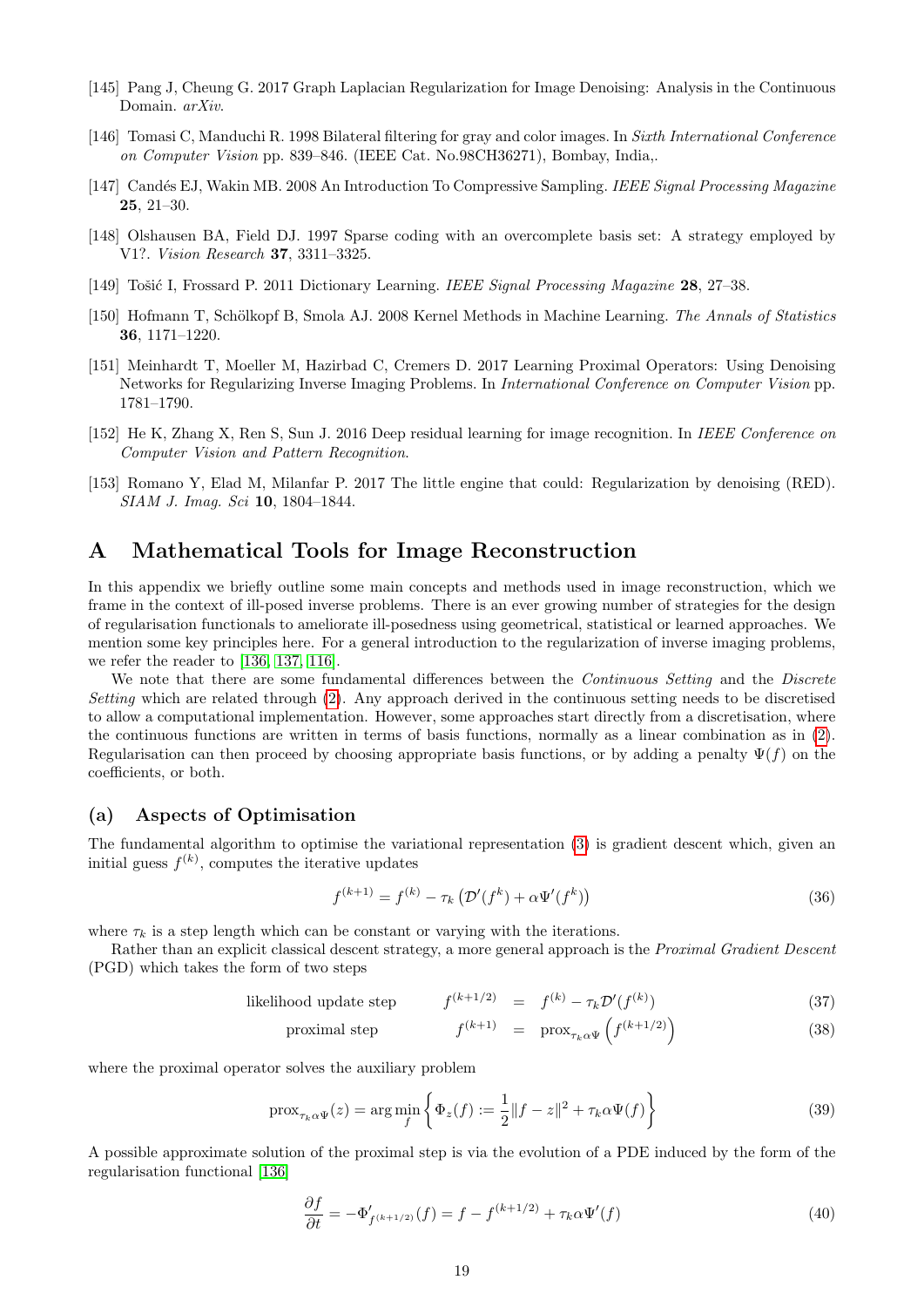#### (b) Regularisation and Image Diffusion

In the continuous setting, when following the classical approach [\(36\)](#page-18-1), we require the gradient  $\Psi' \equiv \frac{\partial \Psi}{\partial f}$ , which corresponds to the first variation (Euler-Lagrange equation) if  $\Psi$  is defined in variational form; e.g.

<span id="page-19-0"></span>
$$
\Psi(f) := \int_{\Omega} \psi(|\nabla f|) dx \quad \to \quad \Psi'(f) = -\nabla \cdot \underbrace{\left(\frac{\psi'(|\nabla f|)}{|\nabla f|}\right)}_{\kappa} \nabla f \tag{41}
$$

Furthermore, as suggested by [\(40\)](#page-18-2), interpreting the iterative steps as a time evolution suggests the interpretation of the minimisation of the prior as an image flow. In the choice given in  $(41)$  this is of *diffusion* type, since the term on the right is a second order derivative, i.e.

$$
\frac{\partial f(x)}{\partial t} = \nabla \cdot (\kappa(x)\nabla f(x)),\tag{42}
$$

where  $\kappa(x)$  plays the role of a spatially varying diffusivity. The local function  $\psi$  in [\(41\)](#page-19-0) (usually taken to be convex) admits many commonly used regularisation schemes including first order Tikhonov ( $\psi(s) = \frac{1}{2}s^2$ ) and total variation (TV)  $(\psi(s) = s)$ . A particular function that we will refer to in this article is the *Perona-Malik* function [\[138\]](#page-17-14) in one of the forms

<span id="page-19-1"></span>
$$
PM1 \qquad \psi(t) \quad := \quad \frac{\epsilon^2}{2} \log\left[1 + \frac{t^2}{\epsilon^2}\right] \qquad \qquad \to \quad \psi'(t) = \frac{\epsilon^2 t}{\epsilon^2 + t^2} \tag{43}
$$

$$
\text{PM2} \qquad \psi(t) \quad := \quad \frac{\epsilon^2}{2} \left[ 1 - \exp\left( -\frac{t^2}{\epsilon^2} \right) \right] \quad \to \quad \psi'(t) = t \exp\left( -\frac{t^2}{\epsilon^2} \right) \tag{44}
$$

with  $\epsilon$  a threshold indicating a level below which small gradients are considered as noise. The resultant diffusivities  $\kappa = \frac{\psi'(|\nabla f|)}{|\nabla f|}$  $\frac{(|Vf|)}{|\nabla f|} \in [0, 1]$  can be interpreted as *edge-indicator* functions.

We may also define a flow without it being the variation of a functional form. Weikert [\[102\]](#page-16-0) proposed using a tensor

<span id="page-19-2"></span>
$$
\frac{\partial f}{\partial t} = \nabla \cdot (\mathcal{D}(\mathcal{J}_{\rho}(\nabla f_{\sigma})) \nabla f \tag{45}
$$

where the (symmetric, positive semi-definite) structure tensor is constructed as

$$
J_{\rho}(\nabla f_{\sigma})(x) = G_{\rho} * (\nabla f_{\sigma} \nabla f_{\sigma}^{T}) = \begin{bmatrix} G_{\rho} * f_{x}^{2} & G_{\rho} * f_{y} f_{x} \\ G_{\rho} * f_{x} f_{y} & G_{\rho} * f_{y}^{2} \end{bmatrix},
$$
(46)

with eigensystem  $\{\eta_k, \mathbf{v}_k\}$  and

<span id="page-19-3"></span>
$$
\mathbf{D} = [\mathbf{v}_1 \ \mathbf{v}_2] \begin{bmatrix} \zeta_1 & 0 \\ 0 & \zeta_2 \end{bmatrix} \begin{bmatrix} \mathbf{v}_1^{\mathrm{T}} \\ \mathbf{v}_2^{\mathrm{T}} \end{bmatrix} = \begin{bmatrix} D_{11} & D_{12} \\ D_{12} & D_{22} \end{bmatrix} . \tag{47}
$$

Furthermore  $\mathbf{v}_1 \simeq \hat{\nu}, \mathbf{v}_2 \simeq \hat{\tau}$ , with equality as  $\sigma, \rho \to 0$ . Then the *Edge Enhancing Diffusion* (EED) approach is designed to reduce smoothing in the normal direction by an an edge-indicator derived from [\(44\)](#page-19-1)

$$
\zeta_1 = \kappa_\epsilon(|\nabla f|) = \exp\left(-|\nabla f|^2/\epsilon^2\right); \quad \zeta_2 = 1 \tag{48}
$$

#### (c) Markov Random Fields

A fundamental concept in the discrete setting is the Markov Random Field (MRF) [\[139\]](#page-17-15) :

<span id="page-19-4"></span>
$$
\Psi(f) = \frac{1}{p} \sum_{i} \sum_{j \in \mathcal{N}(i)} w_{ij} |f_i - f_j|^p \tag{49}
$$

$$
\frac{\partial \Psi}{\partial f_i} = \sum_{j \in \mathcal{N}(i)} w_{ij} |f_i - f_j|^{p-1}
$$
\n(50)

Sometimes the discrete MRF corresponds to the discretisation of a continuous functional; e.g for  $p = 2$  we have a quadratic form

$$
\Psi(f) = \langle f, Lf \rangle \quad \text{with } L_{ij} = \begin{cases} w_{ij} & j \neq i \\ -\sum_{j \neq i} w_{ij} & i = j \end{cases}
$$
\n(51)

Taking a 4-connected neighbourhood with uniform weights  $w_{ii} = 1$  corresponds to the discretisation of the Laplacian  $L \simeq -\nabla^2$  which is the gradient of the first order Tikhonov prior. However, in general, it is not always possible to explain MRFs as discretisation of a continuous model.

The MRF concept extends to a global one and the concept of Non-local regularisation [\[140\]](#page-17-16). For example the Laplacian in the local mathematical sense of a second order derivative extends to the Graph Laplacian [\[141,](#page-17-17) [142,](#page-17-18) [143,](#page-17-19) [144,](#page-17-20) 145. The conjunction of an MRF with kernel-based methods (see  $\S A(e)$ ) is related to the so-called bilateral filtering technique in image processing [\[146\]](#page-18-4).